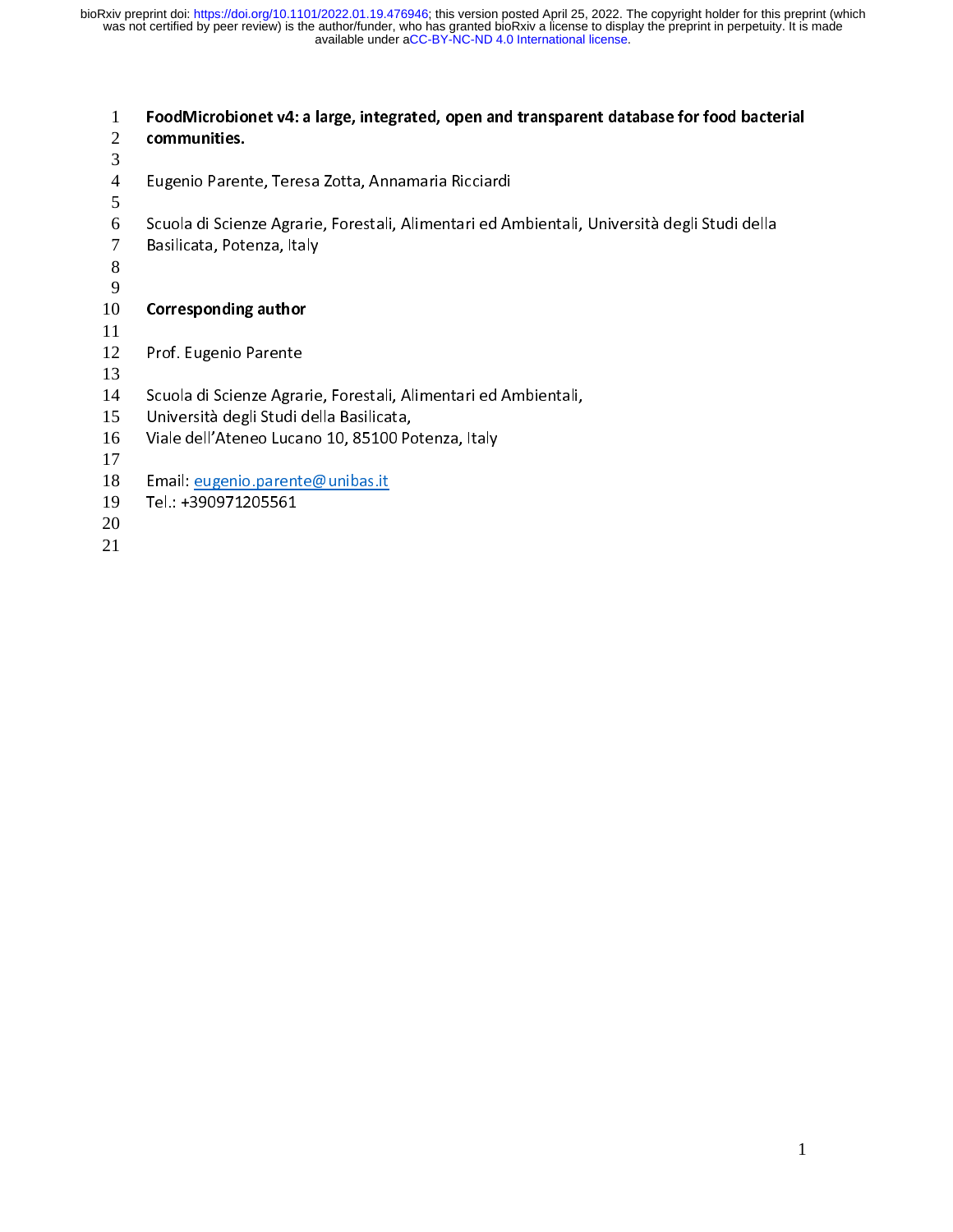### 22 FoodMicrobionet v4: a large, integrated, open and transparent database for food bacterial

- 23 communities.
- 24
- 25
- 26
- Eugenio Parente, Teresa Zotta, Annamaria Ricciardi

27 **Abstract**<br>28 With the<br>29 structure 28

With the availability of high-throughput sequencing techniques our knowledge of the<br>structure and dynamics of food microbial communities has made a quantum leap. However,<br>this knowledge is dispersed in a large number of pa 29

30

structure and hard community.<br>It is knowledge is dispersed in a large number of papers and hard data are only partly<br>Available through powerful on-line databases and tools such as QIITA, MGnify and the this knowledge is dispersed in a large number of papers and hard data are only partly<br>available through powerful on-line databases and tools such as QIITA, MGnify and the<br>Integrated Microbial Next Generation Sequencing pla 31

Integrated Microbial Next Generation Sequencing platform, whose annotation is not<br>optimized for foods. 32

33

Integrate Microbial Article<br>Integrated Microbial Next Generation September<br>Interation of FoodMicrobionet, a database of the composition<br>Intera<sub>tion</sub> of FoodMicrobionet, a database of the composition r<br>Here, we present the<br>bacterial microbial co

35 bacterial microbial communities of foods and food environments. With 180 studies and<br>10,151 samples belonging to 8 major food groups FoodMicrobionet 4.1.2 is arguably the

Here, we present the 4<sup>th</sup> iteration of FoodMicrobionet, a database of the composition of<br>bacterial microbial communities of foods and food environments. With 180 studies and<br>10,151 samples belonging to 8 major food groups 36

largest and best annotated database on food bacterial communities. This version includes<br>1,684 environmental samples and 8,467 food samples, belonging to 16 L1 categories and 37

largest and best annotated database on food bacterial communities. This version includes<br>1,684 environmental samples and 8,467 food samples, belonging to 16 L1 categories and<br>196 L6 categories of the EFSA FoodEx2 classific 38

196 L6 categories of the EFSA FoodEx2 classification and is approximately 4 times larger<br>196 L6 categories of the EFSA FoodEx2 classification and is approximately 4 times larger<br>196 L6 categories of the EFSA FoodEx2 classi 39

than previous version (3.1, https://doi.org/10.1016/j.ijfoodmicro.2019.108249).<br>Using data in FoodMicrobionet we confirm that taxonomic assignment at the genus level 40

than previous version (3.1, 1999).<br>Using data in FoodMicrobionet we confirm that taxonomic assignment at the ger<br>can be performed confidently for the majority of amplicon sequence variants usi 41

42

Using data in Foodmicrobioners we communicated we congineed as the genus level<br>Can be performed confidently for the majority of amplicon sequence variants using the m<br>Commonly used 16S RNA gene target regions (V1-V3, V3-V4 commonly used 16S RNA gene target regions (V1-V3, V3-V4, V4), with best results with<br>higher quality sequences and longer fragment lengths, but that care should be exercise<br>confirming the assignment at species level. 43

higher quality sequences and longer fragment lengths, but that care should be exercised in 44

higher quality sequences and longer fragment lengths, but that care in that care should be<br>confirming the assignment at species level. 45 confirming the assignment at species level.<br>In the assignment at species level.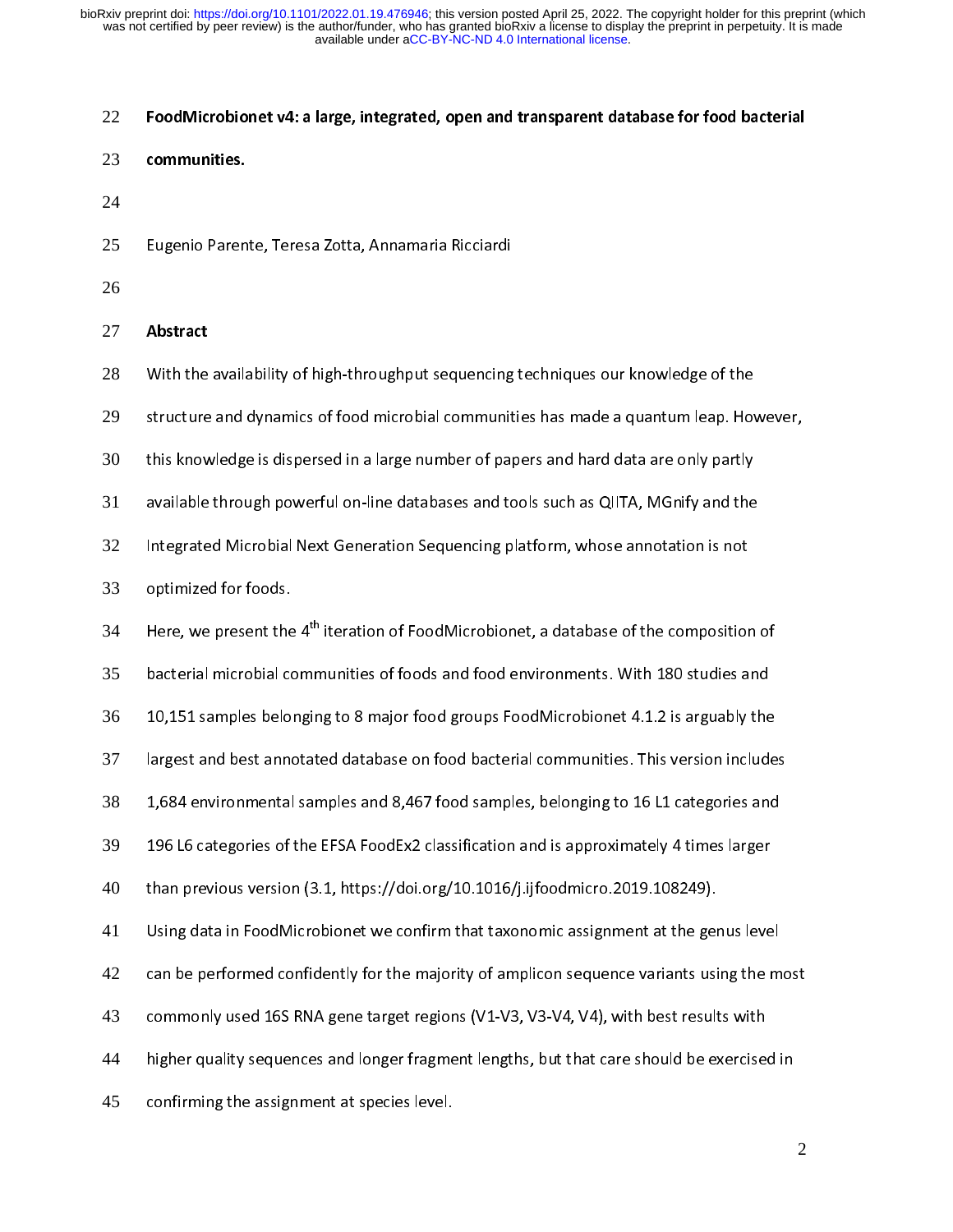46 Both FoodMicrobionet and related data and software conform to FAIR (findable, accessible,<br>interoperable, reusable/reproducible) criteria for scientific data and software and are freely<br>available on public repositories (Git

- 47
- 48
- inters persons, reusable, representing substitute of the final and some and are final in the freely<br>available on public repositories (GitHub, Mendeley data).<br>Even if FoodMicrobionet does not have the sophistication of QIIT available on public repositories (Github, Mendeley data).<br>Even if FoodMicrobionet does not have the sophistication<br>feel that this iteration, due to its size and diversity, provid 49
- feel that this iteration, due to its size and diversity, provides a valuable asset for both the<br>scientific community and industrial and regulatory stakeholders. 50
- $f(\mathbf{r})$  is scientific community and industrial and regulatory stakeholders. 51
- 52
- scientific community and industrial and industrial and the sequencing of the state of the state of the state of the state  $\frac{1}{2}$ **Key words**: amplicon targeted high-throughput sequencing; 16S metagenomics; bacterial<br>microbiota; database<br>55
- 54
- 55

# microbiot<sub>a</sub>; database<br>1. Introduction.

57

56 1. Introduction.<br>57<br>58 In less than 15 y<sub>'</sub> 58 In the study of food microbiomes. At the time of writing this article (January 2022) searches<br>with the key words "microbiome" OR "microbiota" in Scopus and in Web of Science 59 with the key words "microbiome" OR "microbiota" in Scopus and in Web of Science<br>retrieved 118,416 and 127,424 hits, respectively. The number of papers using amplicon 60 retrieved 118,416 and 127,424 hits, respectively. The number of papers using amplicon<br>targeted next generation sequencing to study the structure of food bacterial communities 61 rentrieved 119,414 and 118,414 hits, respectively. The number of papers using amplies in<br>targeted next generation sequencing to study the structure of food bacterial communiti<br>has been rising exponentially since the first 62 thas been rising exponentially since the first pioneering publications (Humblot and Guyot,<br>2009; Roh et al., 2010) (see Figure 1). 63 2009; Roh et al., 2010) (see Figure 1).<br>The evolution of -omic approaches for the study of the food microbiome and the 64 2009;<br>The evolution of -omic approaches for<br>methodological challenges in wet labo 65 The evolution of evolution of a ready of the food microbiomethodological challenges in wet laboratory methods, sequencing and bioinform<br>statistical approaches have been reviewed multiple times (Bokulich et al., 2020; D 66 statistical approaches have been reviewed multiple times (Bokulich et al., 2020; De Filippis<br>et al., 2018; Pollock et al., 2018). While amplicon targeted approaches are still prevalent, the 67 statistical approaches are still prevalent, the<br>have tal., 2018; Pollock et al., 2018). While amplicon targeted approaches are still prevalent, th<br>number of studies using metagenomic or multi-omics approaches is rapidly in 68 et al., 2019; Polen of al., 2019; Politics amplication targeted approaches is rapidly increasing with<br>number of studies using metagenomic or multi-omics approaches is rapidly increasing with<br>3 69 number of studies using metallicity increasing metallicity increasing with the studies of studies with the studies<br>The studies of the studies with the studies with the studies with the studies with the studies with the stu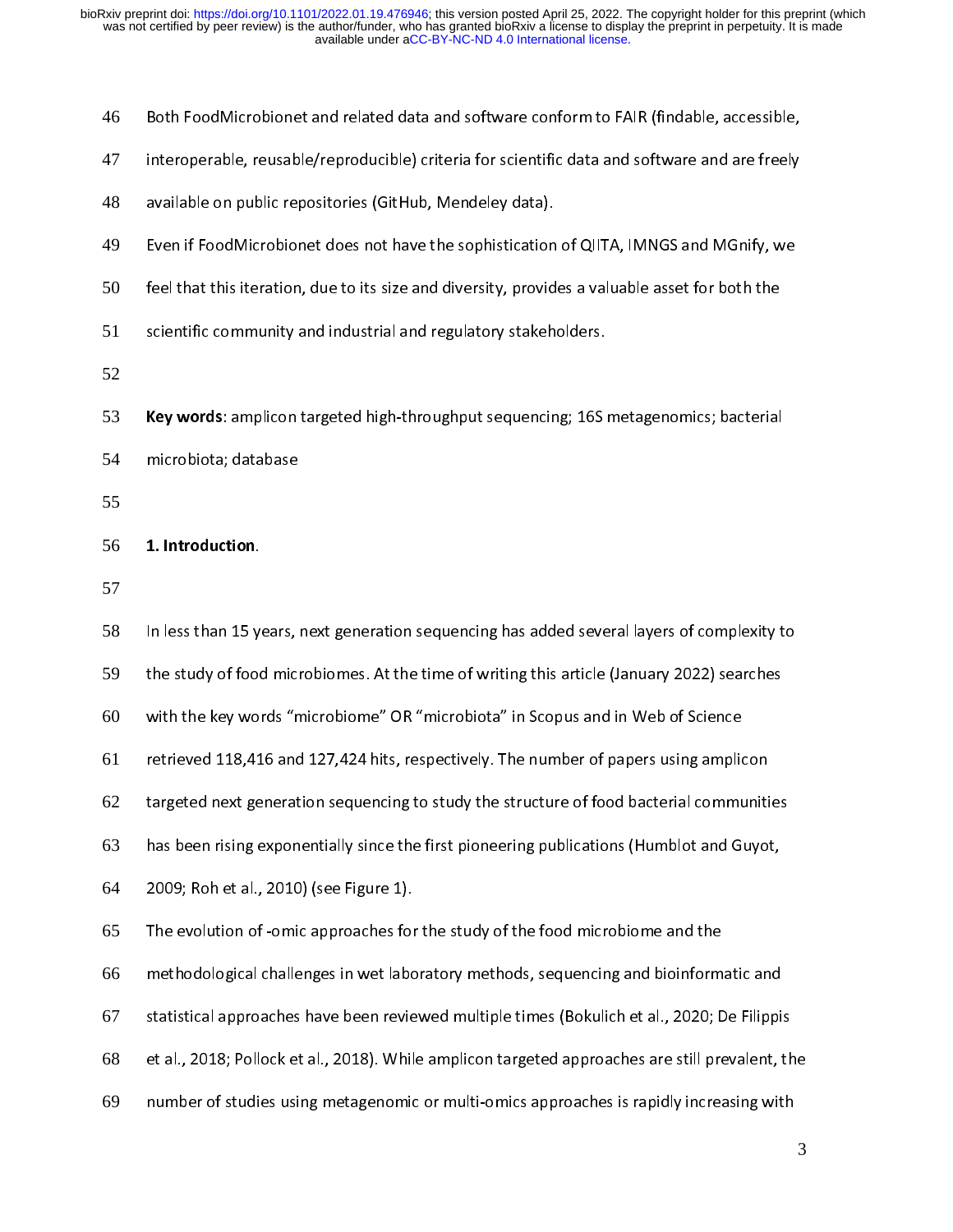70



### 71



74

76

al., 2019).

Figure 1. Cumulative number of papers using metataxonomic or metagenomic approaches<br>for the study of food microbial communities. The data derive from a manually curated<br>search on Web of Science<sup>TM</sup>.<br>76<br>Shotgun metagenomics for the study of Science<sup>TM</sup>.<br>Shotgun metagenomics offers significantly higher resolution (down to the strain and<br>perhaps to single nucleotide polymorphism variants (Hildebrand, 2021) and paves the<br>to accurate source track search on Web of Science<sup>1M</sup>.<br>
76<br>
77 Shotgun metagenomics offer<br>
perhaps to single nucleotide<br>
79 to accurate source tracking for<br>
80 paradigm in food safety (Kov;<br>
81 the power to describe, in a se<br>
82 communities down t 77 berhaps to single nucleotide polymorphism variants (Hildebrand, 2021) and paves th<br>to accurate source tracking for contamination (De Filippis et al., 2020) and to a new<br>paradigm in food safety (Kovac, 2019). However, ampli 78 perhaps to single nucleotide polymorphism variants (Michaelin), 2022) and to a new<br>paradigm in food safety (Kovac, 2019). However, amplicon targeted approaches still have<br>the power to describe, in a sensitive and cost-effe 79 paradigm in food safety (Kovac, 2019). However, amplicon targeted approaches still<br>the power to describe, in a sensitive and cost-effective way, the structure of food m<br>communities down to the genus level and possibly belo 80 parameter and the power to describe, in a sensitive and cost-effective way, the structure of food microbia<br>communities down to the genus level and possibly below (Callahan et al., 2016a; Johnson<br>al., 2019). 81 the power to describe and possibly below (Callahan et al., 2016a; Johnson et<br>al., 2019).<br>Al., 2019). 82 communities down to the genus level and possible, callahan et al., 2019, Johnson et al., 2019.<br>al., 2019. 83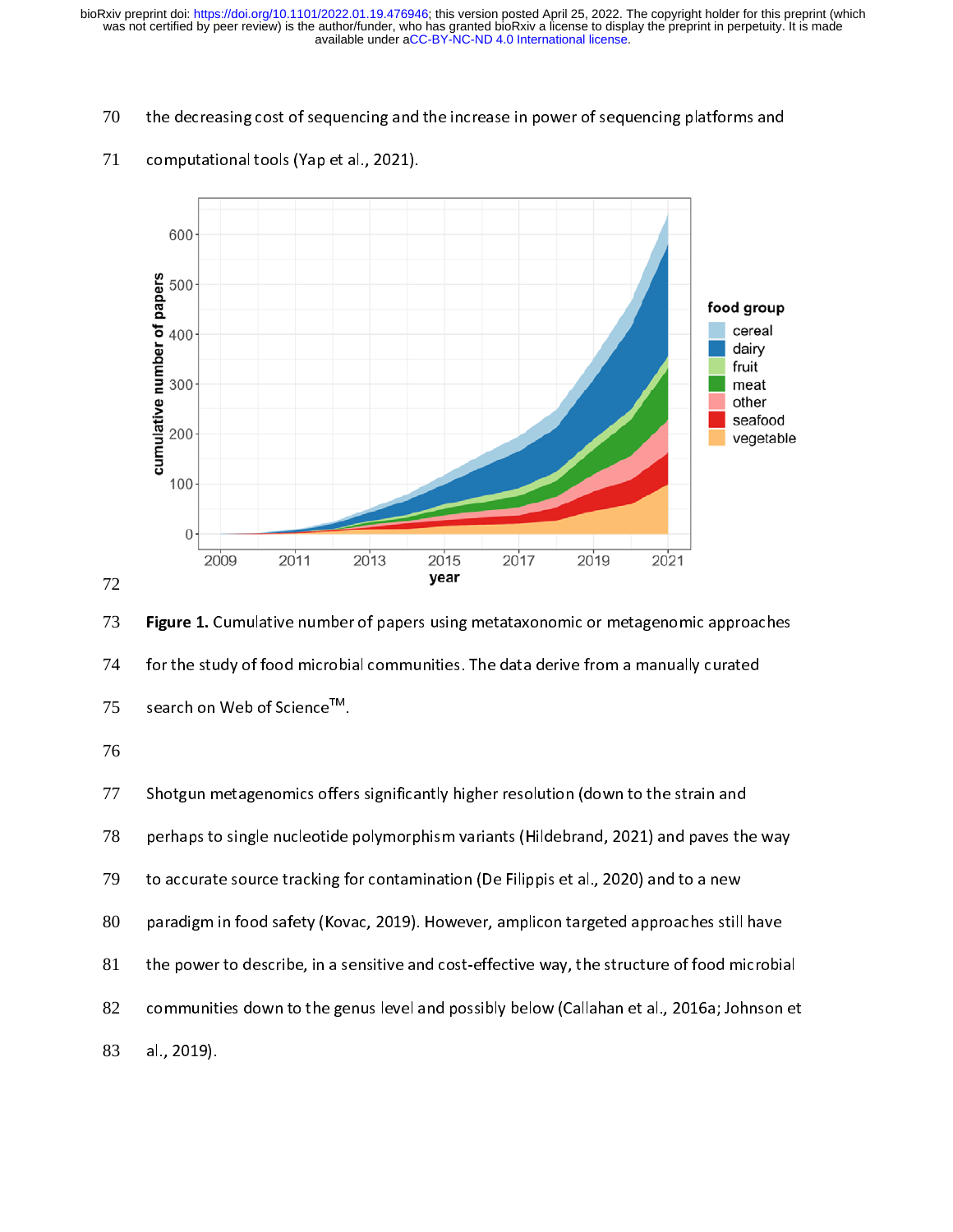| 84  | More than 640 papers describing the food microbiota have been published since 2009.               |
|-----|---------------------------------------------------------------------------------------------------|
| 85  | Exploitation of this wealth of information for metastudies or for the development of              |
| 86  | descriptive or predictive tools requires FAIR (findable, accessible, interoperable,               |
| 87  | reusable/reproducible: Lamprecht et al., 2020; Wilkinson et al., 2016) data and software.         |
| 88  | Three large on line repositories on microbiome data have appeared in recent years: IMNGS          |
| 89  | (Lagkouvardos et al., 2016), QIITA (Gonzalez et al., 2018) and MGnify (Mitchell et al., 2019).    |
| 90  | The Integrated Microbial Next Generation Sequencing platform directly accesses 16S rRNA           |
| 91  | gene targeted next generation sequencing data in NCBI Short Read Archive and provides             |
| 92  | powerful tools for searching for taxa or sequences or for performing analysis of user-            |
| 93  | deposited 16S sequences (Lagkouvardos et al., 2016).                                              |
| 94  | MGnify hosts metagenomic, metatranscriptomics and metataxonomic datasets which are                |
| 95  | either contributed by users or obtained from public repositories and offers powerful              |
| 96  | platforms for data analysis but does not allow the integration of data from different studies     |
| 97  | (Mitchell et al., 2019).                                                                          |
| 98  | QIITA offers a powerful suite of tools for the analysis of sequences of public and private        |
| 99  | datasets, and allows the search and integration of data from different studies (Gonzalez et       |
| 100 | al., 2018).                                                                                       |
| 101 | At the time of writing of this paper (January 2022) MGnify included 3,696 public studies, and     |
| 102 | 325,323 public samples, but only 83 studies/2,805 samples on food biomes                          |
| 103 | (https://www.ebi.ac.uk/metagenomics/) while QIITA included 620 public studies and                 |
| 104 | 303,313 public samples but only a very limited number of public studies on food biomes            |
| 105 | (https://giita.ucsd.edu/stats/). The data and interfaces for all these tools respond well to      |
| 106 | FAIR principles for scientific data (Wilkinson et al., 2016) but, unfortunately, the structure of |
| 107 | the metadata for studies and samples is not optimized for foods.                                  |
|     | 5                                                                                                 |
|     |                                                                                                   |

the metadata for studies and samples is not optimized for foods.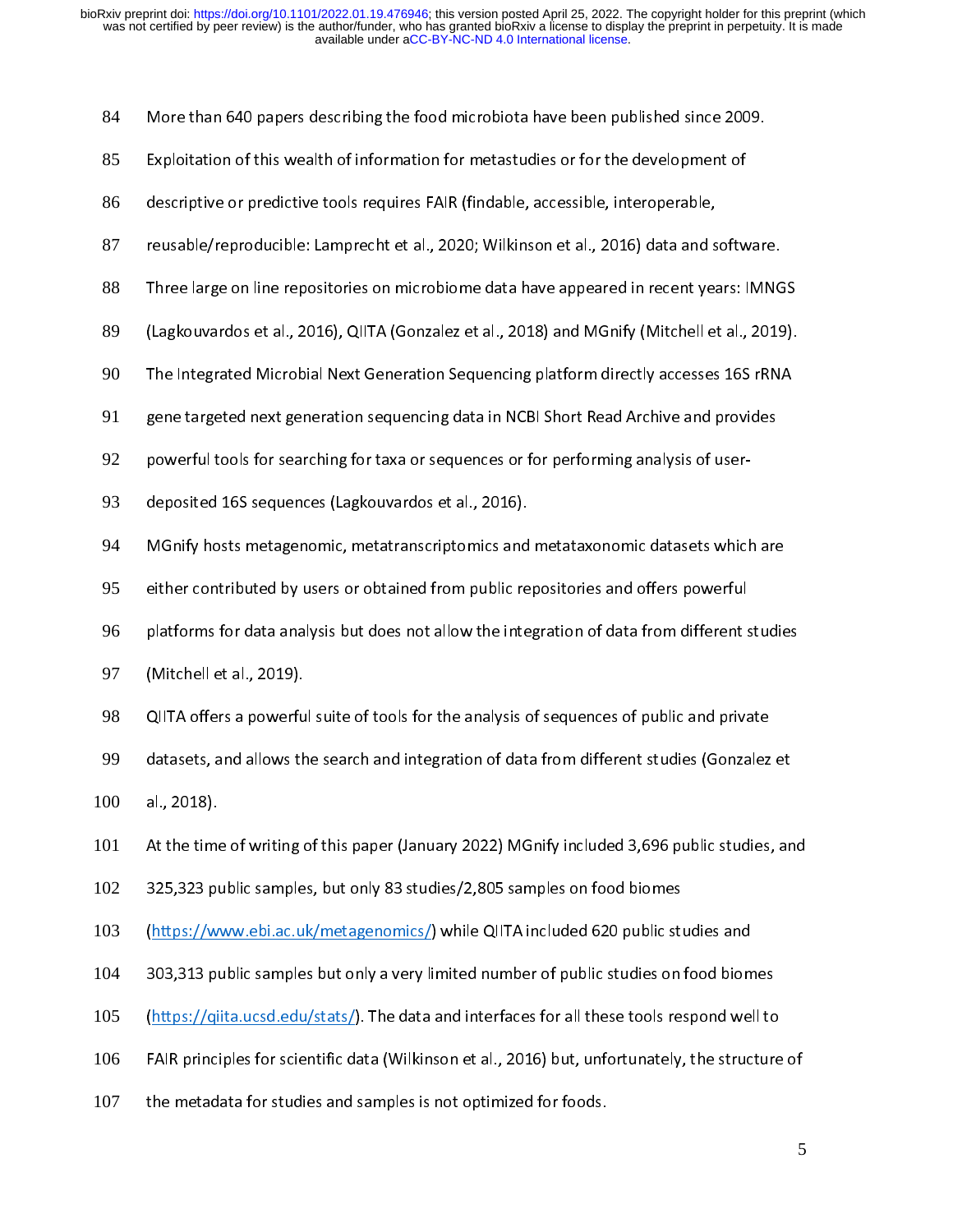| 108 | Some years ago, we created a database for metataxonomic studies on food bacterial            |   |
|-----|----------------------------------------------------------------------------------------------|---|
| 109 | communities, FoodMicrobionet (Parente et al., 2016, 2019), whose main strength is the        |   |
| 110 | annotation system for studies and samples, based on the hierarchical classification of foods |   |
| 111 | developed by the European Food Safety Authority, FoodEx 2 (E.F.S.A., 2015). Here we          |   |
| 112 | describe the structure and new features of the latest version of the database. In addition,  |   |
| 113 | we provide two proofs of concept on how the rich metadata structure of FoodMIcrobionet       |   |
| 114 | can be used to demonstrate the effect of target region on the resolution of taxonomic        |   |
| 115 | assignment of amplicon targeted metagenomics for food bacteria.                              |   |
| 116 |                                                                                              |   |
| 117 | 2. Materials and methods.                                                                    |   |
| 118 |                                                                                              |   |
| 119 | 2.1 Feeding data to FoodMicrobionet.                                                         |   |
| 120 | The procedure used to add data to FoodMicrobionet has not changed since the last version     |   |
| 121 | (Parente et al., 2019) and it is represented schematically in Figure 2.                      |   |
| 122 | With the exception of 33 studies, which were originally provided by research partners as     |   |
| 123 | abundance tables for taxa and sample metadata tables (Parente et al., 2016), studies in      |   |
| 124 | FoodMicrobionet are added to the database by reprocessing raw sequence data from NCBI        |   |
| 125 | Short Read Archive (SRA), and by using metadata from SRA and from the scientific papers      |   |
| 126 | for annotation.                                                                              |   |
| 127 | Processing of sequences is carried out in R (R Core Team, 2021) using a modified version of  |   |
| 128 | the Bioconductor pipeline for amplicon targeted sequence analysis, with DADA2 for            |   |
| 129 | Amplicon Sequence Variant (ASV) inference and SILVA v138.1 for taxonomic assignment          |   |
| 130 | (Callahan et al., 2016a; Callahan et al., 2016b). This results in the production of phyloseq |   |
| 131 | (McMurdie and Holmes, 2013) objects which are processed using R scripts and imported in      |   |
|     |                                                                                              | 6 |
|     |                                                                                              |   |
|     |                                                                                              |   |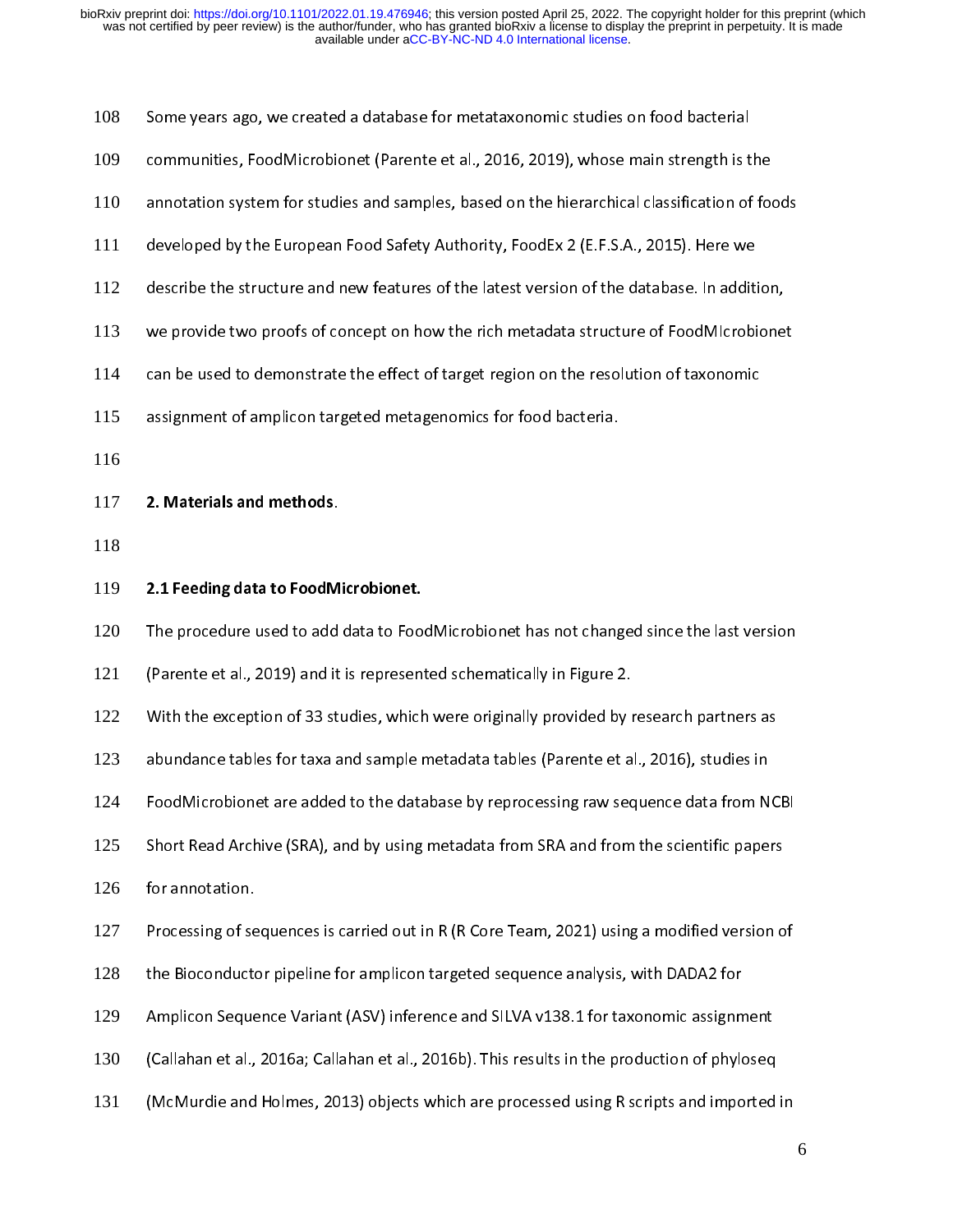- 132
- is used to process Excel tables and for quality control checks. All scripts are publicly available<br>in the FoodMicrobionet GitHub repository (https://github.com/ep142/FoodMicrobionet). 133
- 134



135

**Figure 2.** Schematic workflow showing how raw sequences and their metadata and<br>137 additional information from the scientific literature are used to assemble data for<br>138 FoodMicrobionet.

137  $\mathsf{FoodMicrobionet}.$ 

- 138
- 139

## 2.2 The structure o 140 2.2 The structure of FoodMicrobionet v4.

- 141
- The structure of the database is schematically shown in Figure 3.<br>Studies, samples and taxa have all a rich metadata structure. The structure of the tables is<br>described in detail on GitHub 142
- 143
- Stance, samples and taxa have all a rich metadata structure. The structure of the taxa for<br>described in detail on GitHub<br>(https://github.com/ep142/FoodMicrobionet/blob/master/FoodMicrobionet\_tablespecs.r https://github.com/ep142/Fo<br>|<br>| 144 (https://github.com/ep142/FoodMicrobionet/blob/master/FoodMicrobionet\_tablespecs.m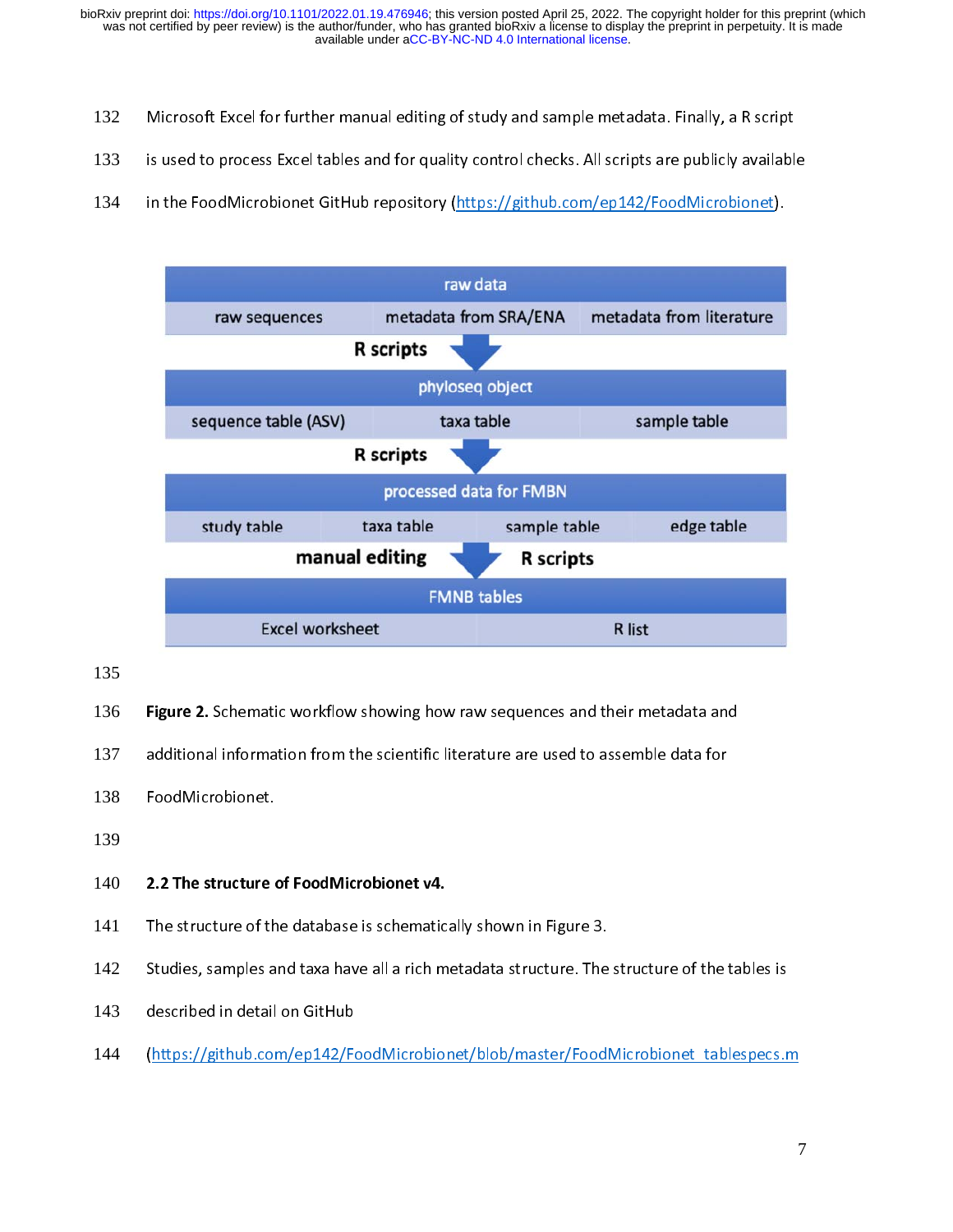### 145

### 146



147

148 Figure 3. Schematic representation of the structure of FoodMicrobionet tables (Study,<br>149 Primers, Samples, FoodEx2, Taxa, Edges) and their relationship with phyloseq (McMurdie<br>150 and Holmes, 2013) objects and externa 149

Primers, Primers, Primers, Primers, Primers, 2013) objects and external databases. 150

- 151
- Additions in version 4 include four fields which complete information for bioinformatic 152
- 153
- processing and one field for geolocation for studies, geolocation information for samples,<br>and two further reference tables (primers and the FoodEx2 Exposure Hierarchy classificati<br>(E.F.S.A., 2015). and two further reference tables (primers and the FoodEx2 Exposure Hierarchy classification 154  $\tt (E.F.S.A., 2015).\n$
- 155  $(\mathbb{R}^n, \mathbb{R}^n)$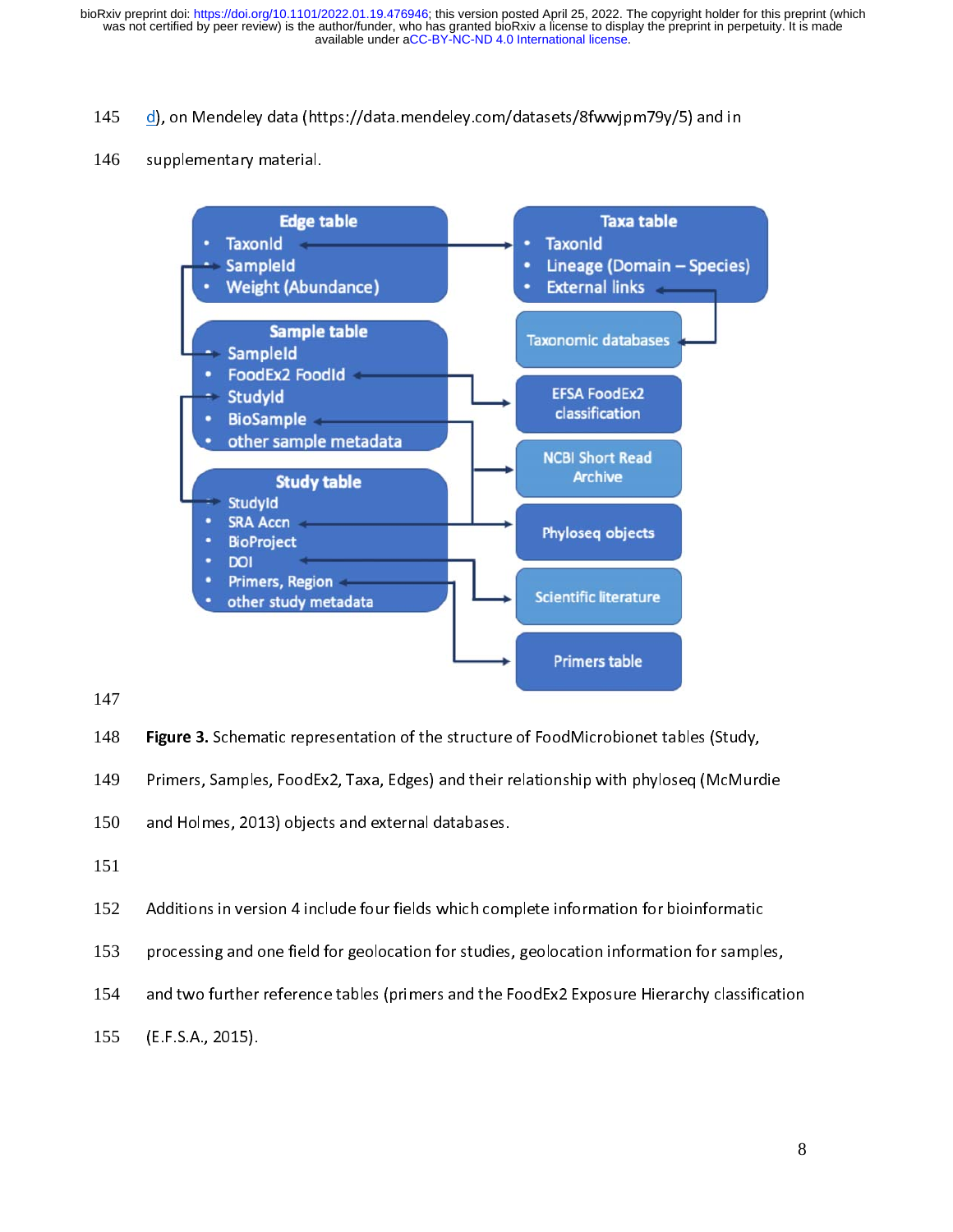| 156 | FoodMicrobionet is available either as R lists, which allow experienced programmers to run     |
|-----|------------------------------------------------------------------------------------------------|
| 157 | their searches and analyses in the most flexible and sensitive way, and as an interactive      |
| 158 | Shiny app (Parente et al., 2019). The latter requires minimum installation and configuration   |
| 159 | and allows users to perform searches using a large number of criteria, to perform              |
| 160 | aggregation of samples and taxa, to rapidly reach external resources using hyperlinks, to      |
| 161 | export data in a variety of formats, and to obtain and save graphs and tables (Parente et al., |
| 162 | $2019$ ).                                                                                      |
| 163 |                                                                                                |
| 164 | 2.3 Proof of concept 1: on the taxonomic resolution of amplicon targeted metagenomics          |
| 165 | for food bacterial communities.                                                                |
| 166 | Using the metadata available in FoodMicrobionet we tabulated the frequency of taxonomic        |
| 167 | level assignments at the species, genus, family, order, class and phylum level for studies 34  |
| 168 | to 180 (i.e. all studies for which sequence processing had been done using the procedure       |
| 169 | described in section 2.1). Graphs and tables were generated using a R script (ide depth.R,     |
| 170 | available on GitHub,                                                                           |
| 171 | https://github.com/ep142/FoodMicrobionet/tree/master/the_real_thing/R_lists).                  |
| 172 |                                                                                                |
| 173 | 2.4 Proof of concept 2: using ASV for in depth analysis of taxonomic assignments               |
| 174 | One of the major changes in FoodMicrobionet v4 is that ASV for each study can be directly      |
| 175 | accessed using the phyloseq objects created with the pipeline described in section 2.1. This   |
| 176 | in turn allows comparisons among ASV obtained in different studies using the same target       |
| 177 | region, and with reference sequences. To demonstrate this, we wrote a script which             |
| 178 | performed the following actions:                                                               |
|     |                                                                                                |
|     |                                                                                                |

performed the following actions:<br>:<br>: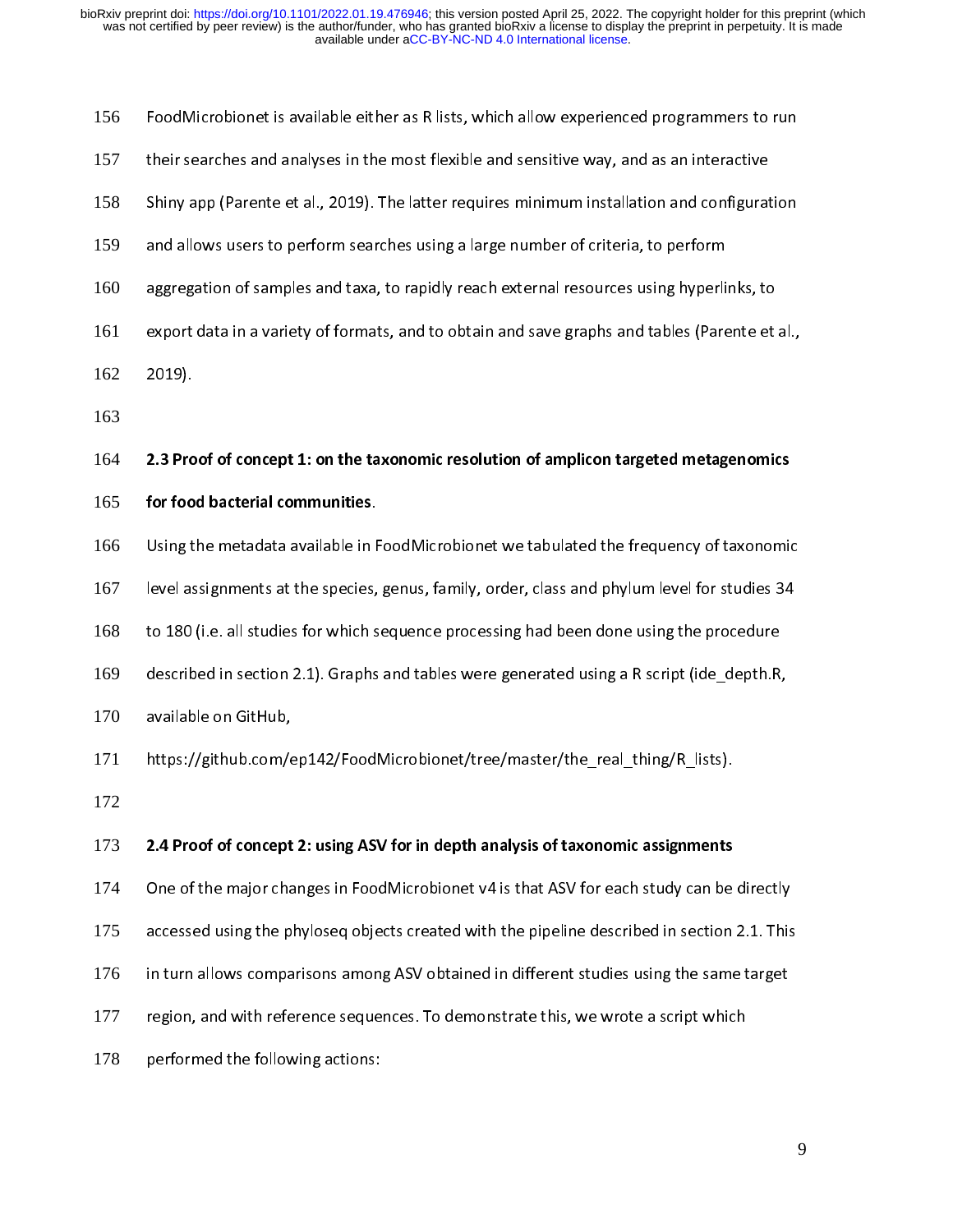| 179 | 1. Search the database for two genera including pathogenic species (Listeria, and              |
|-----|------------------------------------------------------------------------------------------------|
| 180 | Salmonella) and identify the samples and studies in which they occur                           |
| 181 | 2. Create graphs and tables showing their prevalence and abundance                             |
| 182 | 3. Use study and sample accession numbers to retrieve ASV sequences from the                   |
| 183 | phyloseq objects                                                                               |
| 184 | 4. Divide the sequences in groups (depending on the 16S RNA gene target region), carry         |
| 185 | out taxonomic assignment using RDP v18, and compare the sequences with                         |
| 186 | reference sequences and outgroups extracted from the SILVA v138.1 reference                    |
| 187 | database (two randomly extracted reference sequences for each species were used)               |
| 188 | 5. For each group, perform alignment and estimate Maximum Likelihood phylogenetic              |
| 189 | trees using the procedure described in Callahan et al. (2016b)                                 |
| 190 | 6. Annotate and plot phylogenetic trees using <i>treeio, tidytree</i> (Wang et al., 2020), and |
| 191 | ggtree (Yu, 2020) R packages                                                                   |
| 192 |                                                                                                |
| 193 | 3. Results and discussion.                                                                     |
| 194 |                                                                                                |
| 195 | 3.1 FoodMicrobionet facts and figures.                                                         |
| 196 | FoodMicrobionet has grown significantly since its last iteration (Parente et al., 2019; Figure |
| 197 | 4): the number of studies in version 4.1.2 has grown from 44 to 180, and the number of         |
| 198 | samples from 2,234 to 10,151.                                                                  |
| 199 | The growth of FoodMicrobionet reflects the growth of published studies and the                 |
| 200 | distribution of target gene regions reflects the shift in technology in Next Generation        |
| 201 | Sequencing, from the defunct Roche 454 platform (with most studies targeting the V1-V3         |
|     |                                                                                                |

distribution of targeting, from the defunct Roche 454 platform (with most studies targeting the V1<br>Sequencing, from the defunct Roche 454 platform (with most studies targeting the V1 201 Sequencing, from the defunct Roche 454 platform (with most studies targeting the V1-V3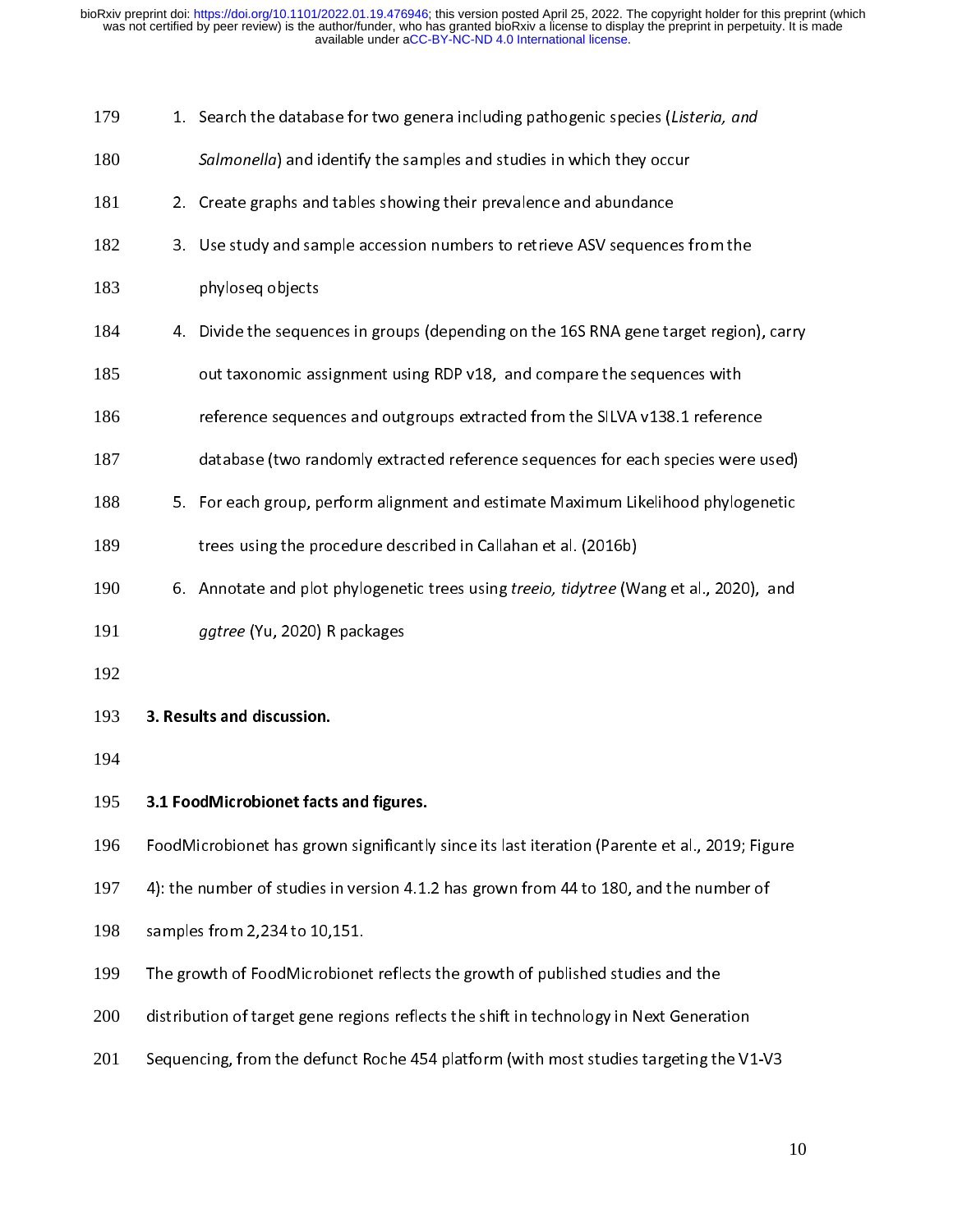202



### 203



Figure 4. Cumulative distribution of studies in FoodMicrobionet 4.1.2, by year and by 16S<br>206 FRNA gene target region.<br>207<br>208 The number of reads for sample after processing is also saved in the database<br>320 (Supplementar 206

207

The number of reads for s<br>(Supplementary Figure 1)<br>number of samples in stu<br>detection of rare compon<br>The variety of food group<br>FMBN belong to 16 major<br>Supplementary Table 2).<br>(Milk and dairy products,<br>Samples in FMBN are f 208

```
(Supplementary Figure 1): 70% samples have >10^4 reads after processing, but a<br>number of samples in studies targeting the V4 region has >5x10^4 reads. This m<br>detection of rare components of the microbiota possible.<br>Th
```
211

(Supplementary Figure 1): 70% samples have >10<sup>4</sup> reads after processing, but a significant<br>
210 number of samples in studies targeting the V4 region has >5x10<sup>4</sup> reads. This makes the<br>
detection of rare components of the 210 number of samples in studies targeting the V4 region has >5x10" reads. This makes the<br>211 detection of rare components of the microbiota possible.<br>212 The variety of food groups and food types in FoodMicrobionet is als The variety of food groups and food types in FoodMicrobion<br>FMBN belong to 16 major food groups (L1 level of FoodEx<br>Supplementary Table 2). Approximately 80% of samples b<br>(Milk and dairy products, Meat and meat products, Ve 212

213

TMBN belong to 16 major food groups (L1 level of FoodEx2 exposure classification;<br>Supplementary Table 2). Approximately 80% of samples belong to the first three categories<br>(Milk and dairy products, Meat and meat products, Supplementary Table 2). Approximately 80% of samples belong to the first three ca<br>(Milk and dairy products, Meat and meat products, Vegetables and vegetable products)<br>Samples in FMBN are further classified using levels L4 214

- (Milk and dairy products, Meat and meat products, Vegetables and vegetable products).<br>Samples in FMBN are further classified using levels L4 and L6 of the FoodEx2 exposure 215
- Samples in FMBN are further classified using levels L4 and L6 of the FoodEx2 exposure 216 Samples in FMBN are further classified using levels L4 and L6 of the FoodEx2 exposure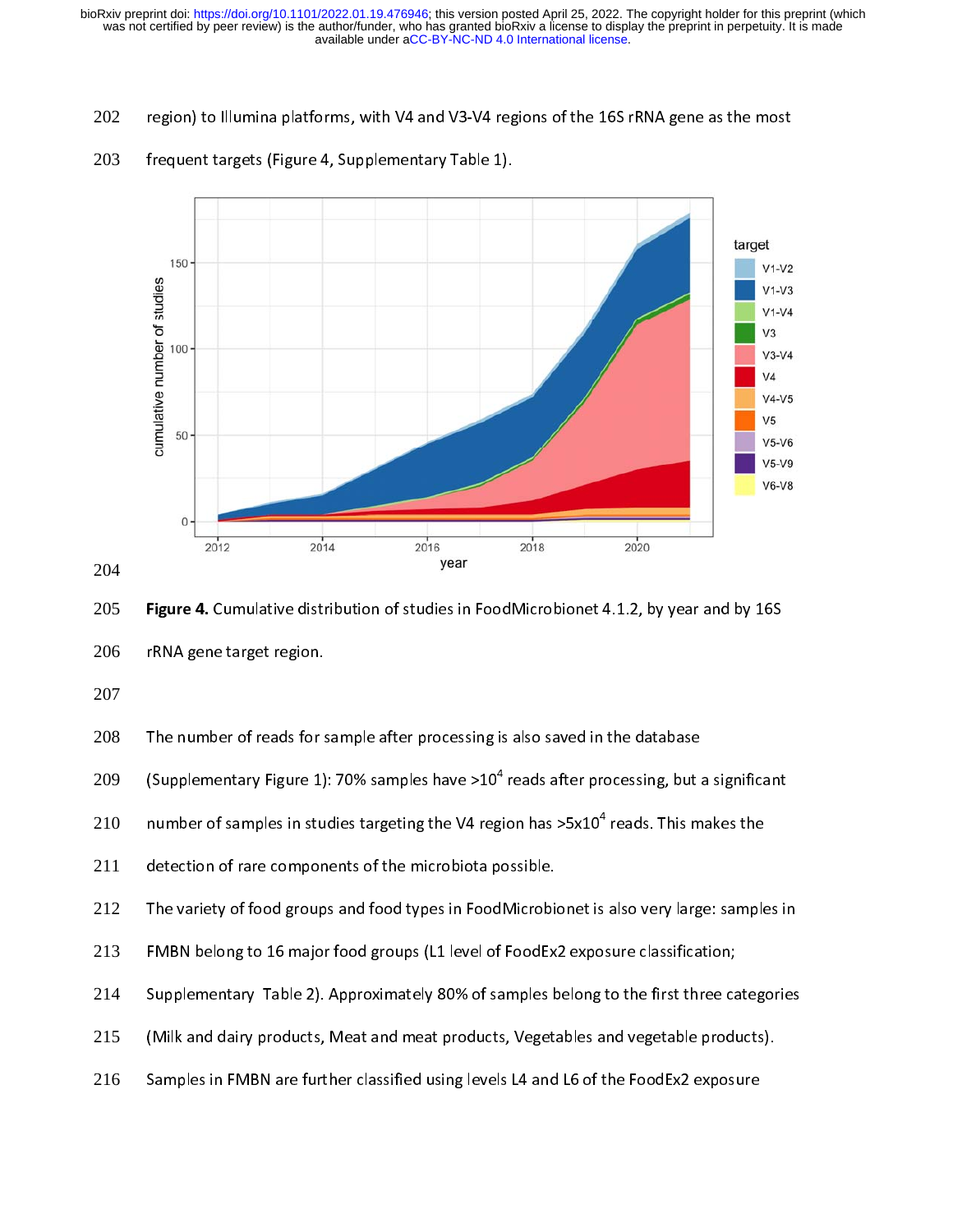| 217 | classification, and additional fields (which allow to identify raw products, intermediates or   |  |
|-----|-------------------------------------------------------------------------------------------------|--|
| 218 | finished products, the level of thermal treatment and the occurrence of spoilage and/or         |  |
| 219 | fermentation) allow a finer classification. Samples in FMBN belong to 109 L4 food groups        |  |
| 220 | and 197 L6 food groups. There are 163 individual food types, and, if further information on     |  |
| 221 | samples (nature, heat treatment, spoilage/fermentation) are used, there are 316 unique          |  |
| 222 | combinations (Parente et al., 2019). This number and variety of samples makes                   |  |
| 223 | FoodMicrobionet the largest database of metataxonomic data on food bacterial                    |  |
| 224 | communities, with significantly more samples compared to QIITA and MGnify.                      |  |
| 225 | FoodMicrobionet stores samples from 51 countries, but the 90% of samples are from 14            |  |
| 226 | countries (Supplementary Figure 2). This does not reflect the distribution of samples and       |  |
| 227 | studies in published studies but, rather, the distribution of those which are available in NCBI |  |
| 228 | SRA.                                                                                            |  |
| 229 | There are currently 9,098 taxa in the taxa table of FoodMicrobionet. Taxa have a unique         |  |
| 230 | numeric and text identifier and may represent ASV identified at the species (4,497, 49.4% of    |  |
| 231 | taxa) or genus level (3,259, 35.8%) or above using the DADA2 assignTaxnomy() and                |  |
| 232 | assignSpecies() functions. The % of the taxa and sequences identified at the genus level or     |  |
| 233 | below varies by study, depending on the quality and length of sequences and on the gene         |  |
| 234 | target. Length of reads (in bp) in FoodMicrobionet studies varies between 150 and 610 bp        |  |
| 235 | (median 422).                                                                                   |  |
| 236 | FoodMicrobionet is fully connected to external databases: external links (as dynamically        |  |
| 237 | built Uniform Resource Locators) in the study, sample and taxa tables allow rapid access to     |  |
| 238 | external taxonomic databases (NCBI taxonomy, the List of Prokaryotic Names with Standing        |  |
| 239 | in Nomenclature and the Florilege database, Falentin et al., 2017                               |  |
| 240 | http://migale.jouy.inra.fr/Florilege/#&about) and to the scientific literature (via DOI). Using |  |
|     | 12                                                                                              |  |
|     |                                                                                                 |  |

12  $\frac{1}{\sqrt{1-\frac{1}{\sqrt{1-\frac{1}{\sqrt{1-\frac{1}{\sqrt{1-\frac{1}{\sqrt{1-\frac{1}{\sqrt{1-\frac{1}{\sqrt{1-\frac{1}{\sqrt{1-\frac{1}{\sqrt{1-\frac{1}{\sqrt{1-\frac{1}{\sqrt{1-\frac{1}{\sqrt{1-\frac{1}{\sqrt{1-\frac{1}{\sqrt{1-\frac{1}{\sqrt{1-\frac{1}{\sqrt{1-\frac{1}{\sqrt{1-\frac{1}{\sqrt{1-\frac{1}{\sqrt{1-\frac{1}{\sqrt{1-\frac{1}{\sqrt{1-\frac{1}{\sqrt{1-\frac{1}{\sqrt{1-\frac{1}{\sqrt{1-\frac{1$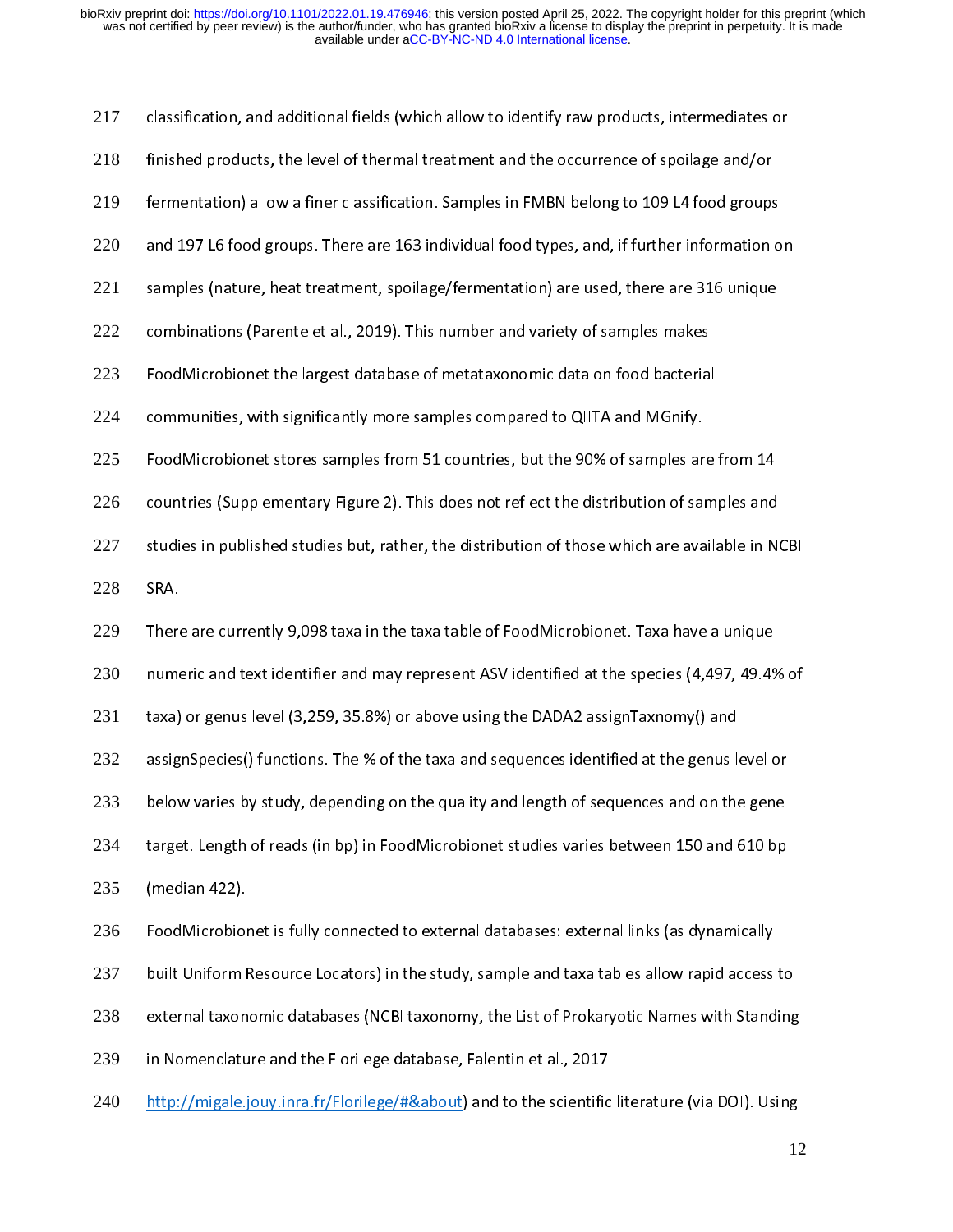- 241 NCBI SRA Study accession number it is possible to access fine grained data on ASV sequence<br>and abundance stored in the phyloseq objects obtained from processing the raw sequences<br>(these are not public but are available on
- 242
- and abundance stored in the phyloseq objects obtained from processing the range of public but are available on request). 243
- 244

# (these are not public but are available subsequest).<br>3.2 Is FoodMicrobionet FAIR?

- 245 3.2 Is FoodMicrobionet FAIR?<br>246 FoodMicrobionet data and soft<br>247 https://opensource.org/license 246
- FoodMicrobionet data and software are free (both are under MIT licence<br>https://opensource.org/licenses/MIT), open and highly reusable and support analysis 247
- protocols which are reproducible. We have done our best to conform as closely as possible 248
- to criteria for FAIR (findable, accessible, interoperable, reusable/reproducible) data and<br>software sharing (Lamprecht et al., 2020; Wilkinson et al., 2016). 249
- 250
- to criteria for FAIR (findable, accessible, interoperative, representing, and the<br>software sharing (Lamprecht et al., 2020; Wilkinson et al., 2016).<br>Both the database and the software are findable (using searches on Google softh the database and the software are findable (using searches<br>or GitHub, for example) and deposited on permanent repositorie 251
- or GitHub, for example) and deposited on permanent repositories (Mendeley data, GitHub)<br>with unique identifiers. Since the database is not available on line except in the form of R 252
- or Gith unique identifiers. Since the database is not available on line except in the form of R<br>lists or Excel files, data within FoodMicrobionet may not be directly findable by automated 253
- 254
- with and as the distinct of the database is not available some the point in the form of R<br>lists or Excel files, data within FoodMicrobionet may not be directly findable by automated<br>machine searches (and insofar they are n lists or Excel files, and insofar they are not machine operable); however, the wealth of<br>contextual metadata for all the main tables (studies, samples, taxa) makes it possible to 255
- machine searches (and insofar they are not machine operator); however, the wealth or<br>contextual metadata for all the main tables (studies, samples, taxa) makes it possible to<br>devise precisely targeted searches. 256
- 257

contentum metadata for all the main tables (studies, samples, taxa) makes it possible to<br>devise precisely targeted searches.<br>FoodMicrobionet is accessible through the above-mentioned repositories and through o FoodMicrobionet is accessible throu<br>website, and we are confident that 258 website, and we are confident that enough metadata are provided in these repositories to<br>easily reach the resources. In terms of user accessibility (which is not a criterion in FAIR 259 principles), we have done our best to make the resource accessible to both expert (the 260 easily reach the resources accessible to both expert (the principles), we have done our best to make the resource accessible to both expert (the database in the form of a R list can be used for fine-tuned searches and anal 261

- 262
- principles), we have the form of a R list can be used for fine-tuned searches and analyses using lead<br>scripts) and moderately expert users. The latter can, with a minimum effort, download datation) and moderately expert users. The latter can, with a minimum effort, download an<br>-<br>-<br>install the R Shiny app, ShinyFMBN (Parente et al., 2019), which, once launched in R, allo 263
- install the R Shiny app, ShinyFMBN (Parente et al., 2019), which, once launched in R, allows<br>1 264 install the R ShinyFMBN (Parente et al., 2019), which, one launched in R, allowski structure et al., 2019), which, one launched in R, allowski structure et al., 2019), which, one launched in R, allowski structure et al.,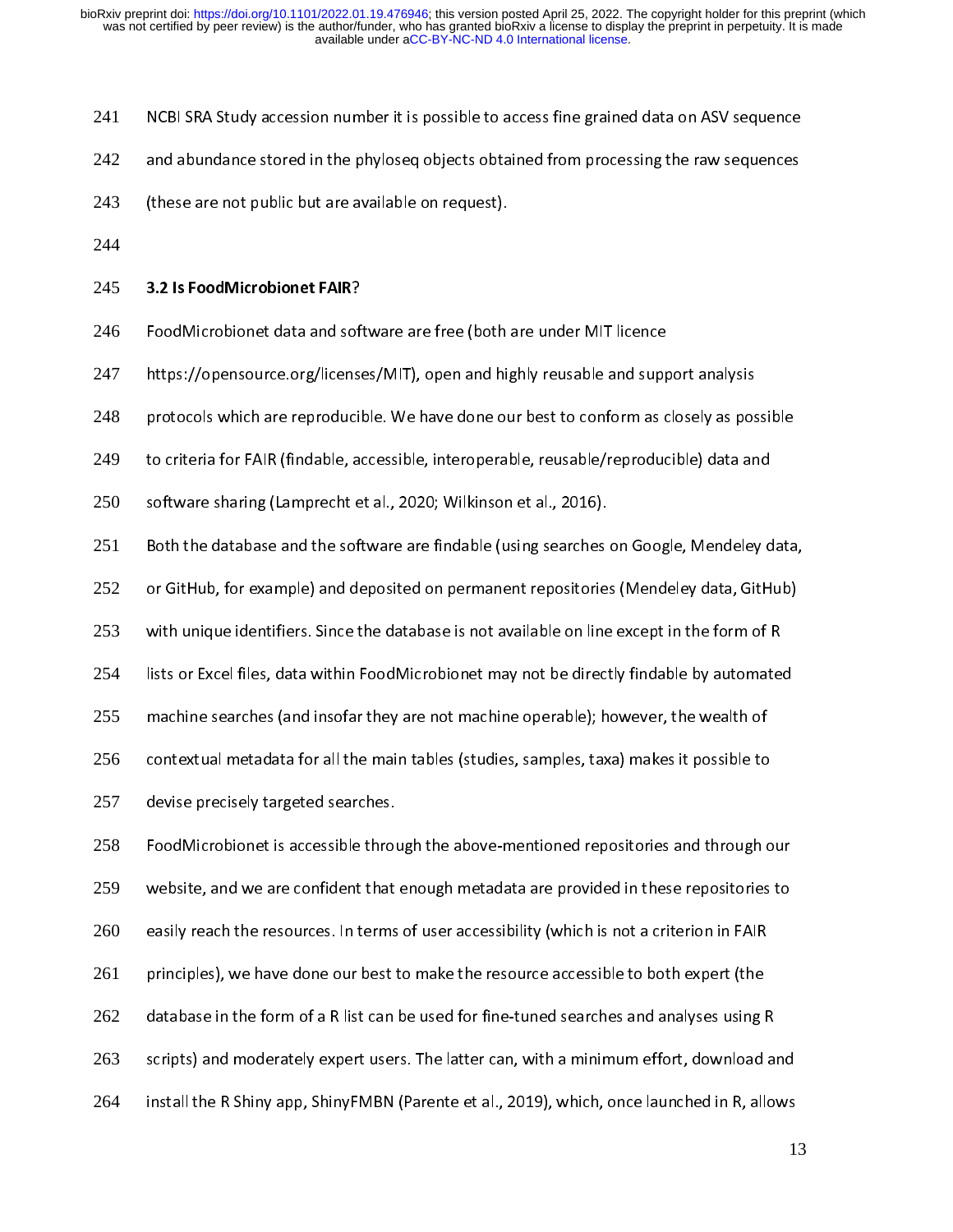- 265 easy access via an interactive and intuitive interface. A detailed manual for the app is<br>available on Mendeley data (https://data.mendeley.com/datasets/8fwwjpm79y/4).<br>Although the app could be easily deployed on RStudio Sh
- 266
- 267
- available on Mendeley and <u>(https://data.mendeley.com/data.org/mangeley.com/datable</u><br>Although the app could be easily deployed on RStudio Shiny apps server<br>(https://www.shinyapps.io), we feel that this would make the use u Although the app counted only deployed in Rothough the appeliation<br>(https://www.shinyapps.io), we feel that this would make the use unnec<br>FoodMicrobionet is fully interoperable. The sample classification is based 268
- 269
- (https://www.shipper.io), we feel that this would make the use unnecessarily slow.<br>FoodMicrobionet is fully interoperable. The sample classification is based on a robust<br>hierarchical classification, FoodEx2, rather than on hierarchical classification, FoodEx2, rather than on arbitrary keywords, and dynamic li<br>are created in the studies, samples and taxa tables to reach a number of other databa 270
- herarchical created in the studies, samples and taxa tables to reach a number of other databases.<br>Conversely, other databases like Florilege might quite simply create new accessions using 271
- 272
- conversely, other databases like Florilege might quite simply create new accessions using<br>FoodMicrobionet and metadata in FMBN can, in principle, be used to populate QIITA and FoodMicrobionet and metadata in FMBN can, in principle, be used to populate QIITA and<br>MGnify, by linking studies and samples via the SRA accession numbers. 273
- 274
- FoodMicrobionet and metadata in FMBN can, in principle, be used to populate QNIITA and<br>MGnify, by linking studies and samples via the SRA accession numbers.<br>Data and products of search results are highly reusable, for the Data and products of search results are highly reusable, for the same re<br>the objects exported by the app are in formats which are compatible w 275
- the objects exported by the app are in formats which are compatible with metataxonomic<br>analysis pipelines (like phyloseq and ShinyPhyloseq: (McMurdie and Holmes, 2013, 2015);<br>MicrobiomeAnalyst: (Chong et al., 2020; Dhariwa 276
- analysis pipelines (like phyloseq and ShinyPhyloseq: (McMurdie and Holmes, 2013, 2015); 277
- 278
- analysis pipelines (like phyloseq and shinyPhyloseq: (McMurdie and Holmes) 2029 J2029,<br>MicrobiomeAnalyst: (Chong et al., 2020; Dhariwal et al., 2017); CoNet: (Faust and Raes,<br>2016); graph visualization and analysis softwar Microbiomeanalyst: (Chong et al., 2027), Dhariwal et al., 2020; Denset and Raes,<br>2016); graph visualization and analysis software like Cytoscape and iGraph: (Csardi et al.,<br>2006; Shannon et al., 2003), microbial associatio 279
- 2006; Shannon et al., 2003), microbial association network inference tools: (Kurtz et al.,<br>2015; Peschel et al., 2021). 280
- 281
- 2015; Peschel et al., 2021).<br>2015; Peschel et al., 2021).<br>Use cases and example workflows have been illustrated in a previous work (Parente et a 2015; Peschel example work<br>2019) and we have tried to 282
- 283
- Use cases and enample weakened in an example workflows have previous trem (Parente et al.,<br>2019) and we have tried to demonstrate this approach in a series of proof-of-concept<br>metastudies (Parente et al., 2020, 2021; Zotta 2021) and tastudies (Parente et al., 2020, 2021; Zotta et al., 2021). The code for generating grand statistical analyses is fully reproducible and reusable 284
- metastudies (Parente et al., 2021). 2021, 2021; Zotta et al., 2021; Philosopherating graphs<br>and statistical analyses is fully reproducible and reusable<br>(https://data.mendeley.com/datasets/8fwwjpm79y/4; 285
- 286
- and statistical analyses is fully reproducible and reusable<br>(https://data.mendeley.com/datasets/8fwwjpm79y/4;<br>https://github.com/ep142/MAN\_in\_cheese) and allows to reproduce the figures and tables 287
- whenever a new version of FoodMicrobionet is published. https://gamman.com/eparay.com/enterty-september of reproduce the figures and tables<br>whenever a new version of FoodMicrobionet is published.<br>14 288 whenever a new version of FoodMicrobionet is published.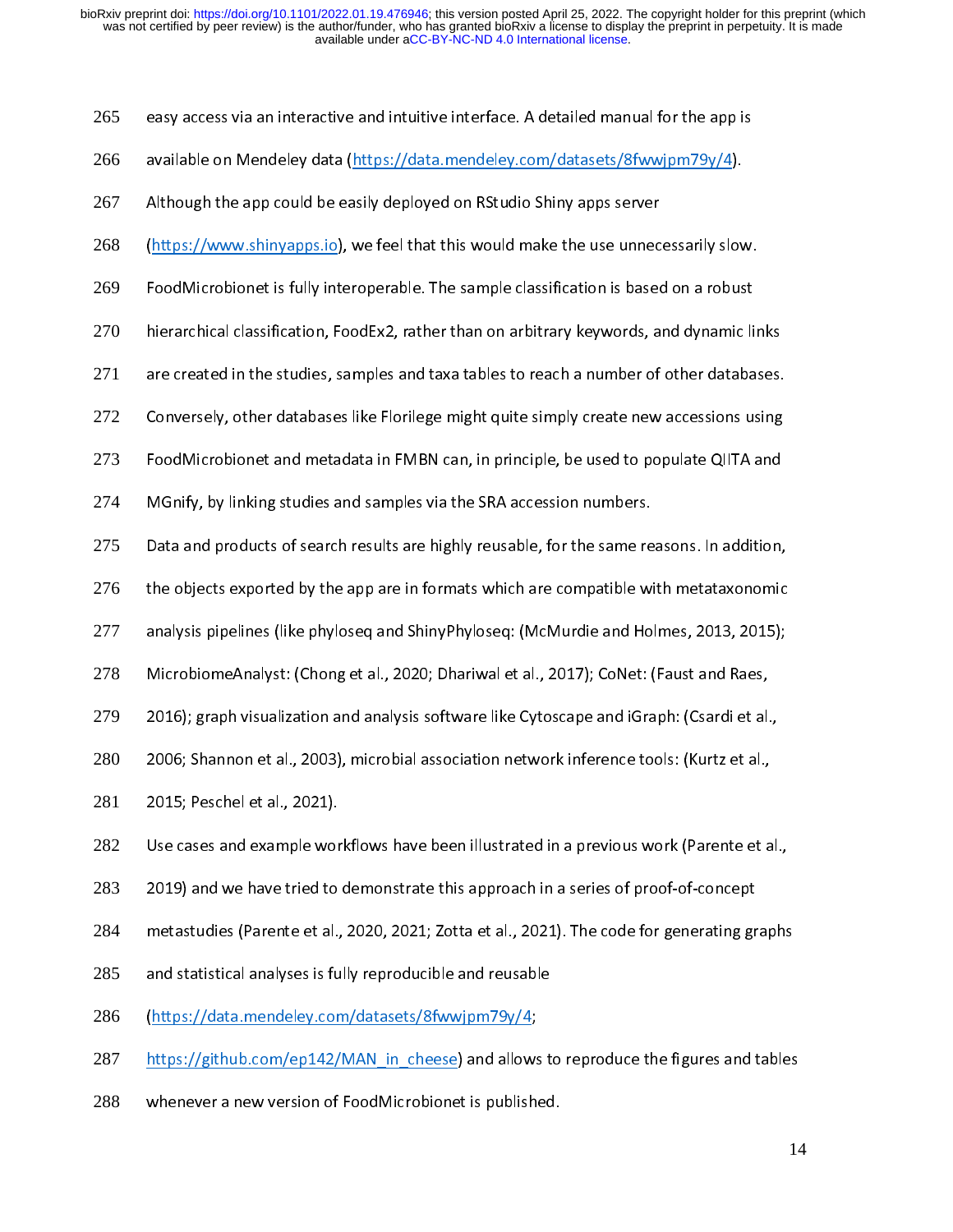289

### 290 3.3 Proof of concept 1: on the taxonomic resolution of amplicon targeted metagenomics 291 **for food bacterial communities.**<br>292 The procedure for adding data to<br>293 the use of a modification of the E 292 The use of a modification of the BioConductor workflow for microbiome data analysis<br>(Callahan et al., 2016b). This procedure, which infers Amplicon Sequence Variants using 293 ,<br>Callahan et al., 2016b). This procedure, which infers Amplicon Sequence Variants usir)<br>DADA2, has performed well in benchmarking and can be used to compare data across 294 (Callahan et al., 2016b). This pair of the DADA2, has performed well in benchmarking and can be used to compare data across<br>Multiple studies (Callahan et al., 2016a. Callahan et al., 2017). ASV inference is increasing<br>Mult 295 multiple studies (Callahan et al., 2016a. Callahan et al., 2017). ASV inference is increasi<br>been used in the study of food bacterial communities (55% of studies 160 to 180 in 296 been used in the study of food bacterial communities (55% of studies 160 to 180 in<br>FoodMicrobionet originally used DADA2; see Supplementary Table 3 for references). The 297 been used in the study of food bacterial communities (55% of studies 25% of set on<br>FoodMicrobionet originally used DADA2; see Supplementary Table 3 for references)<br>ability to perform taxonomic assignment to the lowest poss 298 ability to perform taxonomic assignment to the lowest possible level (species) is clearly<br>important in food microbial ecology, because different members a given genus may have 299 important in food microbial ecology, because different members a given genus may have 300 different roles in foods (beneficial, detrimental, pathogenic); this is for example the case for<br>Clostridium, Bacillus, Staphylococcus, Corynebacterium, and many other genera of food 301 different roles in foots in foots in foods (beneficial, pathodicial, pathogenic); this is for example the case<br>Clostridium, Bacillus, Staphylococcus, Corynebacterium, and many other genera of food<br>related bacteria. Differe 202 Clostridium, Bacillus, Staphylococcus, Corynebacterium, and many other genera of food<br>303 Frelated bacteria. Different variable regions of the 16S RNA gene have been historically u<br>304 Frances as targets for amplicon t 303 as targets for amplicon targeted metagenomics, and FoodMicrobionet provides a<br>comprehensive sampling of the targets used (Figure 4). 304 as targets for amplican targets intergenomics, and FoodMicrobionet products<br>comprehensive sampling of the targets used (Figure 4).<br>The median and 90° percentile values for the frequency of taxonomic assignment 305 The median and 90° percentile values for the frequency<br>genus level or below in FMBN studies from 34 to 180 is 306 genus level or below in FMBN studies from 34 to 180 is shown in Supplementary Table 4.<br>The weighted (by sequence abundance, Figure 5) and unweighted (Supplementary Figure 3) 307 genus<br>The weighted (by sequence abundance, Figure 5) and unweighted (Supplementary Figure<br>frequency of assignment at the genus level or below varied between studies, even within 308 The weighted (by sequence abundance) ingure 5) and univergined (supplementary Figure 3)<br>frequency of assignment at the genus level or below varied between studies, even within a<br>given target region (Figure 5). This was app 309 given target region (Figure 5). This was apparently related to sequence length and target<br>region, and a clear relationship was found with at least one indicator of average within-310 study sequence quality. In fact, for paired end sequences for the longest target regions, 311 312

study sequence quality. In fact, for paired end sequences for the longest target regions,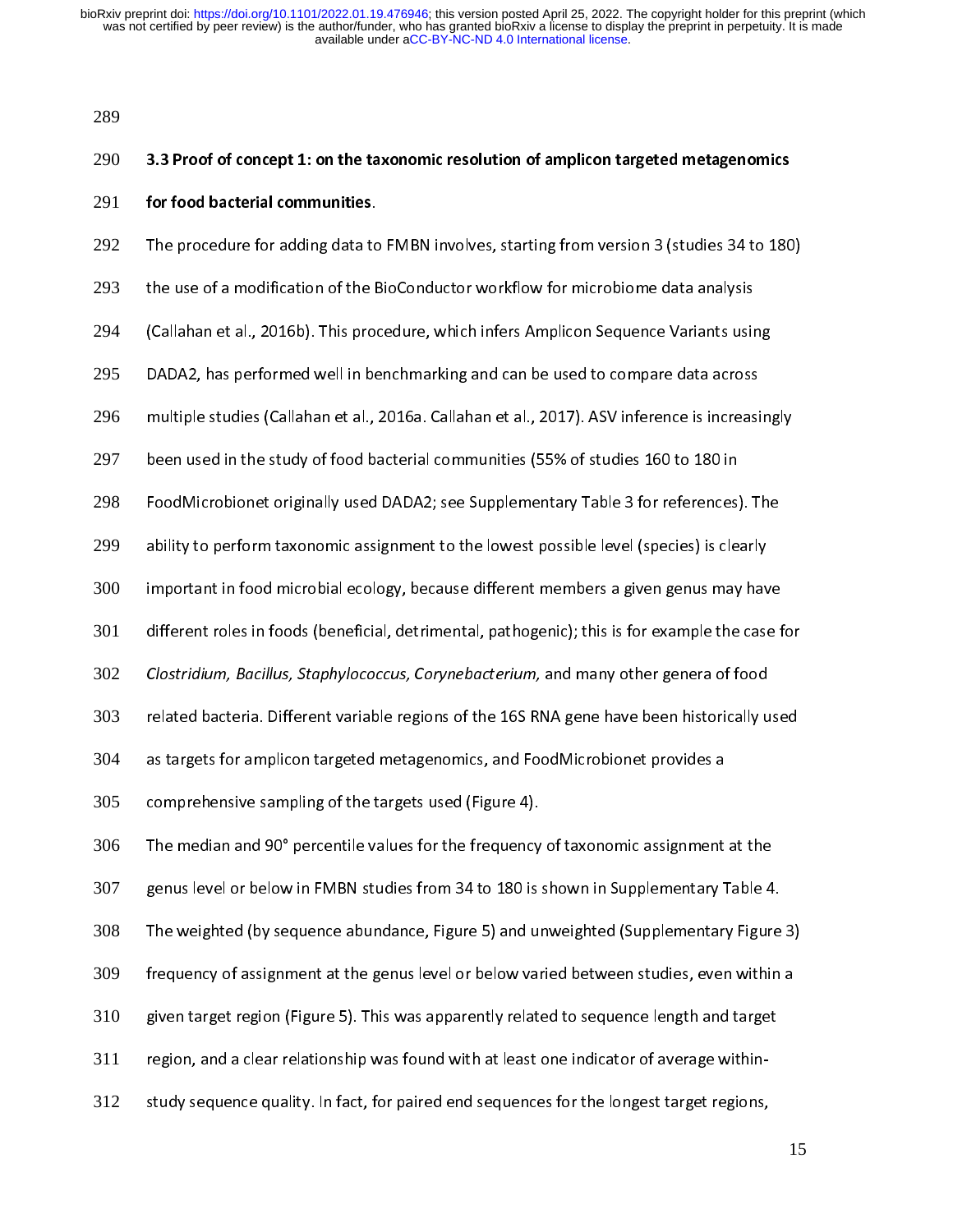- 313
- 314
- 315
- 316
- 317



Figure 5. Box and jitter plots showing the weighted (by sequence relative abundance)<br>distribution of frequencies of taxonomic assignments at the genus level or below in<br>FoodMicrobionet studies 34 to 180. The average values 320 FoodMicrobionet studies 34 to 180. The average values for the number of issues<br>encountered during bioinformatic processing (high sequence losses during filtering or<br>chimera removal, low number of final sequences, low diver 321 encountered during bioinformatic processing (high sequence losses during filterir<br>chimera removal, low number of final sequences, low diversity) is also shown.<br>However, no clear relationship was found with the other indica 322 entrumation analysis and thence of final sequences, low diversity) is also shown.<br>
However, no clear relationship was found with the other indicator of sequence quality<br>
provided by FoodMicrobionet, i.e. the average number 323

324

However, no clear relationship was found with the other indicator of sequence<br>provided by FoodMicrobionet, i.e. the average number of issues during bioinfo<br>the shown. 325 However, no clear relationship was found with the other indicator of a quality  $\frac{1}{2}$ <br>provided by FoodMicrobionet, i.e. the average number of issues during bioinformatic

326 provided by FoodMicrobionet, i.e. the average number of issues during biomatic issues during bioinformatic is<br>The average number of issues during bioinformatic intervals bioinformatic intervals bioinformatic intervals of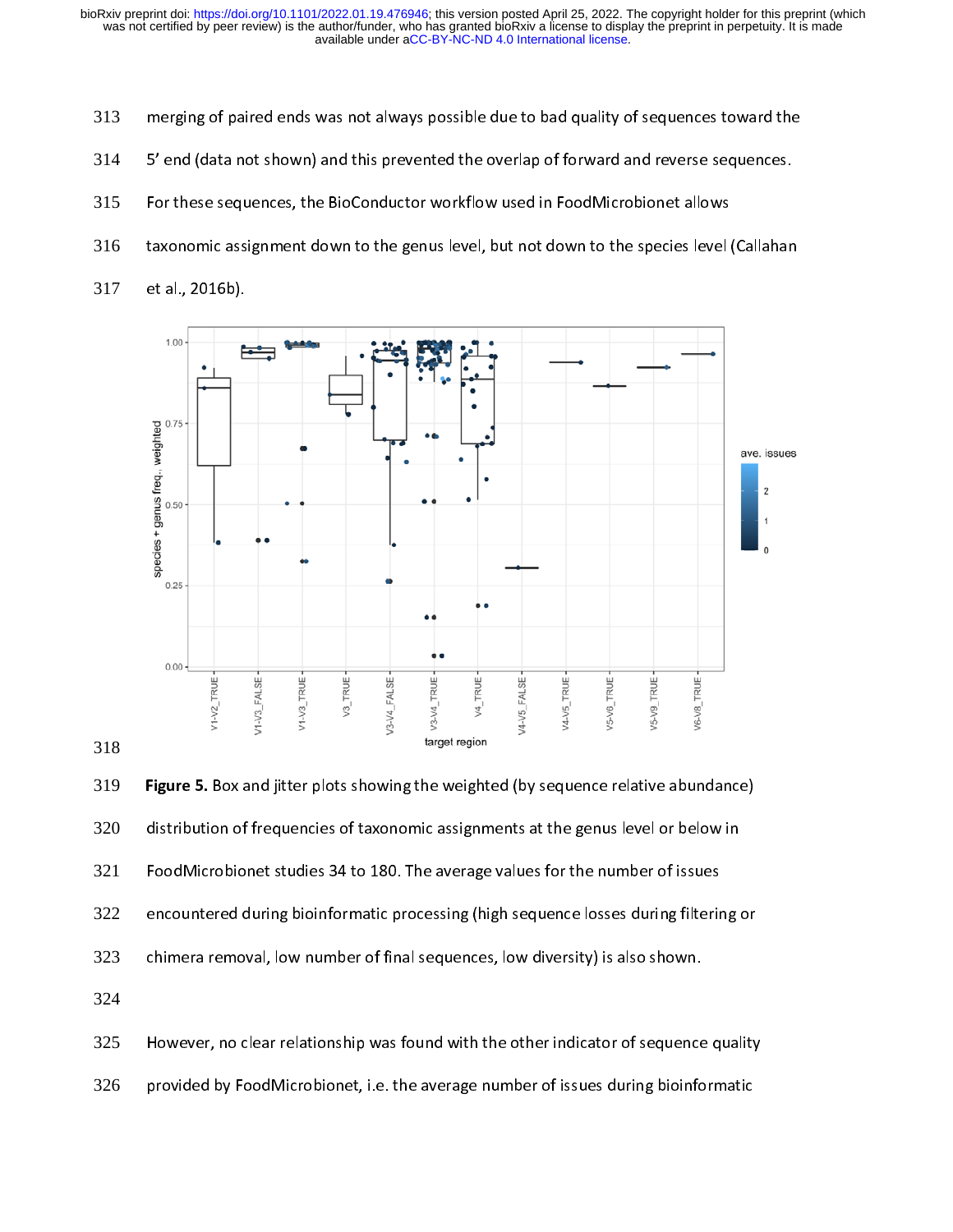327 processing, see the frequency of taxonomic assignment at the genus level or below ranged from 0.640 and<br>0.898, with the lowest values for the shortest regions and studies with the worse sequence 328 the frequency of taxonomic assignment at the genus level or below ranged from 20 and the<br>0.898, with the lowest values for the shortest regions and studies with the worse sequence<br>quality. However, when the number of seque 329 quality. However, when the number of sequences for each ASV is taken into account these<br>figures may change significantly, and median values for taxonomic assignment at the genus 330 dening. However, when the number of sequences for taxonomic assignment at the genus<br>figures may change significantly, and median values for taxonomic assignment at the genus<br>level or below as high as 0.98 (overlapping V3-V 331 figures may conside the significant of the significant level or below as high as 0.98 (overlapping V1-V3 region)<br>Figure significant values for the genus of the genus of the genus can be obtained (Figure 5). Shorter regions 332 can be obtained (Figure 5). Shorter regions still provide a reasonably good performance<br>(with weighted median frequencies of genus assignments of 0.73 and 0.80 for V3 and V4 333 with weighted median frequencies of genus assignments of 0.73 and 0.80 for V3 and V4)<br>respectively). However, species assignments were much less frequent, with median valu 334 respectively). However, species assignments were much less frequent, with median values<br>for weighted frequencies ranging from 0.025 to 0.381 (Supplementary Table 5). Median 335 respectively). However, species assignments were much less frequenty from measure much less for weighted frequencies ranging from 0.025 to 0.381 (Supplementary Table 5). Median weighted values for species level assignment 336 weighted values for species level assignment were 0.38 and 0.30 for regions V1-V3 and \<br>V4, respectively, but as low as 0.21 for V4, a frequently used target in large recent studie 337 V4, respectively, but as low as 0.21 for V4, a frequently used target in large recent studies.<br>Differences in the frequencies of taxonomic assignment were also observed for different 338 phyla. This is illustrated for the four most abundant phyla in FoodMicrobionet (Firmicutes, 339 Phyla. This is illustrated for the four most abundant phyla in FoodMicrobionet (*Firmicutes*<br>Proteobacteria, Actinobacterota, Bacteroidota; SILVA taxonomy is used for higher taxa) in 340 phyla. This is indstrated for the four most abundant phyla in FoodMicrobionet (F*irmicutes,*<br>Proteobacteria, Actinobacterota, Bacteroidota; SILVA taxonomy is used for higher taxa) in<br>Supplementary Figures 4 and 5. For some 341 Proteobacteria, Actinobacterota, Bacteroidota; SILVA taxonomy is used for higher taxa) in<br>342 Supplementary Figures 4 and 5. For some targets the ability to perform taxonomic<br>343 assignment at the genus level or below 342 Supprementary Figures 4 and 5.0 For some targets the ability to perform taxonomics<br>assignment at the genus level or below was clearly lower and/or more variable.<br>These results are in good agreement with a recent study whic 343 assignment for different arget regions with a recent study which compared taxon<br>assignment for different target regions within the 16S RNA gene (Johnson et al., 344 assignment for different target regions within the 16S RNA gene (Johnson et al., 2019). The<br>possibility of assigning taxonomy down to the species level was found to differ among 345 regions, with species level assignments are significantly less frequent for shorter regions 346 possibility of assigning taxonomy down to the species level was found to differentiating<br>regions, with species level assignments are significantly less frequent for shorter regior<br>compared to the full 16S RNA gene, which c 347 regions, which can now be sequenced using 3<sup>rd</sup> generation Hi<br>Throughput Sequencing platforms, like PacBio and Oxford Nanopore (Johnson et al., 2019 compared to the full 16S RNA gene, which can now be sequenced using 3<sup>rd</sup> generation High<br>349 Throughput Sequencing platforms, like PacBio and Oxford Nanopore (Johnson et al., 2019). 349 In addition, differences in the ability to perform taxonomic assignment at the genus and 350 In addition, differences in the ability to perform taxonomic assignment at the genus and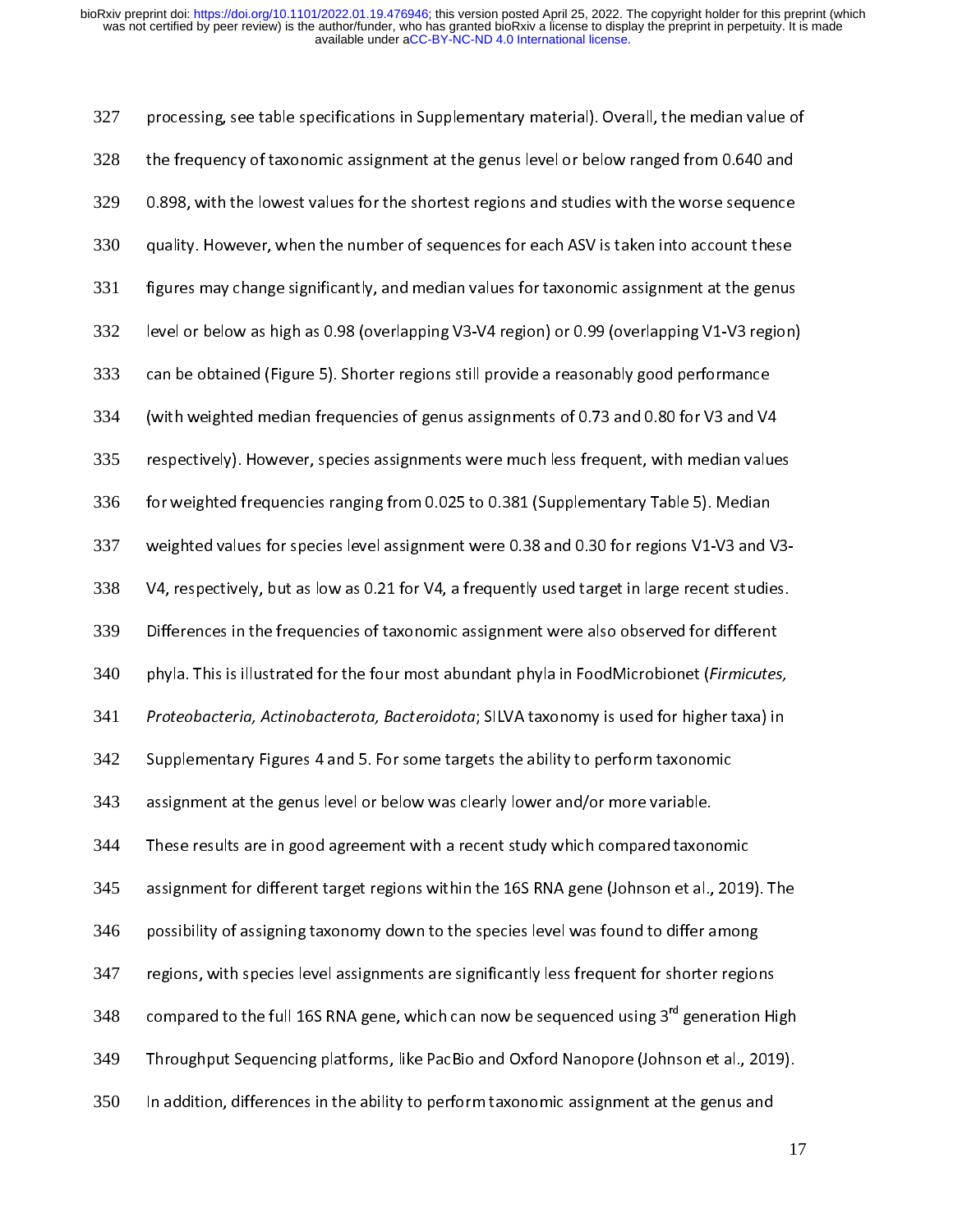351

- species level for different phyla may also explain why the weighted and unweighted<br>frequencies of identification differ: abundant sequences often belong to taxa which are well<br>represented in taxonomic reference databases ( 352
- 353
- In FoodMicrobionet, target region and composition of the microbiota of the study are represented in taxonomic reference databases (data in taxonomic).<br>In FoodMicrobionet, target region and composition of the microb<br>clearly not independent. Given the metadata structure in FoodMi 354
- 355
- In FoodMicrobionet, target region and composition of the microbionet one could,<br>Ieast in principle, compare the taxonomic assignment for different food groups (which least in principle, compare the taxonomic assignment for different food groups (which<br>might, in turn, reflect differences in microbial community composition), but this might result 356
- least in principle.<br>
In this might, in turn, reflect differences in microbial community composition), but this might<br>
in too many different combinations. However, at least for the target regions for which 357
- 358
- in too many different combinations. However, at least for the target regions for which a<br>large number of studies is available (V3-V4, V4, and, to a lesser extent, V1-V3) we feel that large number of studies is available (V3-V4, V4, and, to a lesser extent, V1-V3) we feel that<br>the results offer a wide enough coverage of food groups and clearly indicate that for 359
- 360
- large number of studies is available (V3-V4, 2004) to a lesser entert, V1-V4, N4-V2) while<br>the results offer a wide enough coverage of food groups and clearly indicate that for<br>Actinobacterota and Bacteroidota the pipeline and the pipeline used in FoodMicrobionet may offer a<br>degree of success in taxonomic assignment compared to *Proteobacteria* and Fir*micut*<br>degree of success in taxonomic assignment compared to *Proteobacteria* and Fir*micu* 361 Act*inobacterota* and *Bacteroidota* the pipeline used in FoodMicrobionet may offer a lower<br>362 degree of success in taxonomic assignment compared to *Proteobacteria* and Fir*micutes*.<br>363
- 362 degree of success in taxonomic assignment compared to *Proteobacteria* and Fir*micutes.*<br>3.4 Proof of concept 2: using Amplicon Sequence Variants for in depth analysis of<br>taxonomic assignments
- 363

## 364 3.4 Proof of concept 2: using Amplicon Sequence Variants for in depth analysis of<br>365 taxonomic assignments<br>366 To further demonstrate the need to exert caution in taxonomic assignment down to the

365 **taxonomic assignments**<br>366 To further demonstrate t<br>367 species level with relative 366 367

- species level with relatively short targets we developed a second proof of concept. First,<br>we searched the database for samples containing members of genera *Listeria* and 368
- species level the database for samples containing members of genera *Listeria* and<br>Salmonella. While metagenomic approaches, due to their high resolution, are certainly we searched the database for samples containing members of genera Listeria and<br>Salmonella. While metagenomic approaches, due to their high resolution, are cert<br>more useful than metataxonomic approaches in food safety studi
- Salmonella. While metagenomic approaches, due to their high resolution, are certainly<br>370 more useful than metataxonomic approaches in food safety studies (Cocolin et al., 2018;<br>371 Jagadesaan et al., 2019; Kovac, 2019), t 370
- 371
- more useful than metatamericans spproaches in footballer, studies (Cocomic Fair, 2019;<br>Jagadesaan et al., 2019; Kovac, 2019), the latter may still have value for studying the<br>microbial ecology of food borne pathogens. Howe microbial ecology of food borne pathogens. However, this requires taxonomic assign<br>to a level which is low enough to discriminate species, or species groups, which are re 372
- 373
- microbial experts. However, the state of the state of the seventh of the seventh of the seventh or animal health. The distribution of the abundance of members of the genera<br>for human or animal health. The distribution of t to a level which is low enough to discriminate species, or species groups, which are relevants<br>for human or animal health. The distribution of the abundance of members of the genera<br>18 374 for human or animal health. The distribution of the abundance of members of the genera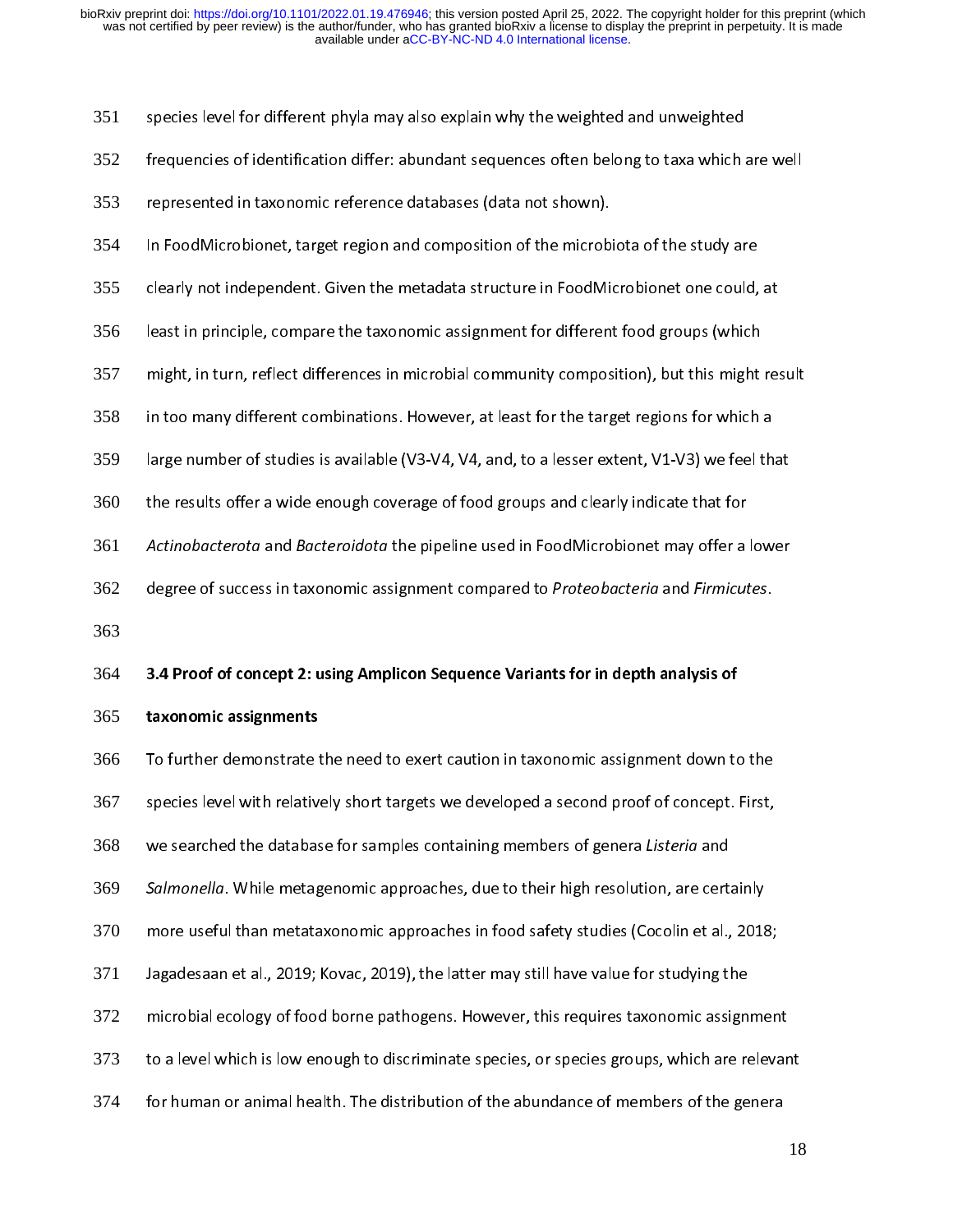### 376



### 377

379

Figure 6. Distribution of the abundance of six genera including pathogenic bacteria in<br>
FoodMicrobionet samples. The L1 level of food classification of the EFSA FoodEx2<br>
classification is shown. Prevalence is shown as a co Found the Line of the L1 of Cashmannian Collect Line Cashmannia Collection<br>Classification is shown. Prevalence is shown as a colour scale. Environmental samp<br>excluded from the analysis.<br>With some exceptions in which abunda 380

381

382

383

With some exceptions in wh<br>sequences (Supplementary<br>abundance (typically <0.019<br>prevalence filters which are<br>al., 2016b). The low abunda<br>unexpected environments (I<br>their detection is due to con sequences (Supplementary Table 6), these genera occur with a low prevalence and<br>abundance (typically <0.01%) and would normally be discarded by abundance and<br>prevalence filters which are normally applied when processing mi 384

385

excluded from the analysis.<br>With some exceptions in which abundance was >0.1% and as high as 0.5% of total<br>sequences (Supplementary Table 6), these genera occur with a low prevalence and<br>abundance (typically <0.01%) and wo sequence (typically <0.01%) and would normally be discarded by abundance and<br>prevalence filters which are normally applied when processing microbiome data (Ca<br>al., 2016b). The low abundance and prevalence and the occurrenc prevalence filters which are normally applied when processing microbiome data (C<br>al., 2016b). The low abundance and prevalence and the occurrence of some genera<br>unexpected environments (like *Salmonella* in alcoholic bever 386

- 387
- al., 2016b). The low abundance and prevalence and the occurrence of some genera in<br>unexpected environments (like *Salmonella* in alcoholic beverages) may rise the doubt that<br>their detection is due to contamination or to er al., 2016<br>
unexpected environments (like *Salmonella* in alcoholic beverages) may rise the doubt<br>
their detection is due to contamination or to errors in sequence processing or taxonon<br>
their detection is due to contaminat 388
- their detection is due to contamination or to errors in sequence processing or taxonomic<br>their detection is due to contamination or to errors in sequence processing or taxonomic 389 their detection is due to contamination or to errors in sequence processing or taxonomic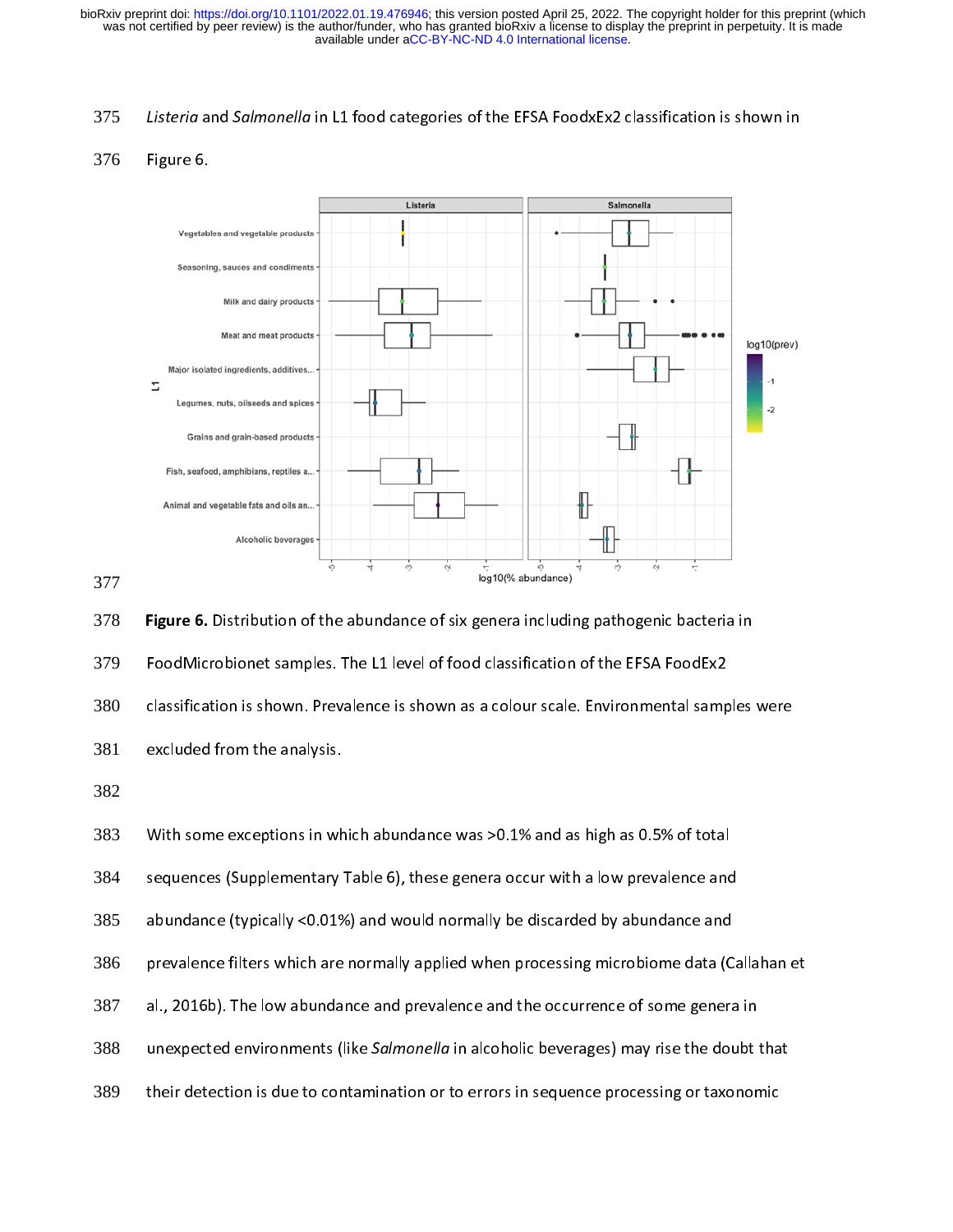| 390 | assignment. Unfortunately, although it is well known that contamination may severely                       |
|-----|------------------------------------------------------------------------------------------------------------|
| 391 | affect the results of microbiome analysis, especially in low biomass samples (Dahlberg et al.,             |
| 392 | 2019; Davis et al., 2018; Pollock et al., 2018), the use of blanks and control and the                     |
| 393 | application of statistical procedures for the removal of contamination (Davis et al., 2018) is             |
| 394 | very rare. Moreover, even if mock communities may assist in benchmarking the                               |
| 395 | bioinformatic processing of sequences in metataxonomic studies (Bokulich et al., 2020;                     |
| 396 | Pollock et al., 2018) they, too, are very rarely used in food microbial ecology studies.                   |
| 397 | While providing conclusive results on the occurrence of contamination or on the quality of                 |
| 398 | bioinformatic processing is impossible, the accessibility of ASV in FoodMicrobionet using                  |
| 399 | study and sample accession numbers provides an opportunity for checking the quality of the                 |
| 400 | taxonomic assignment and carry out direct comparison with reference sequences.                             |
| 401 | We therefore re-identified all sequences belonging to Listeria and Salmonella using the RDP                |
| 402 | v18 trainset reference database. The results are shown in Supplementary Figure 6. While for                |
| 403 | Listeria the two databases resulted in matching identifications, for Salmonella, a high                    |
| 404 | proportion of sequences were assigned to other genera (Enterobacter, Citrobacter) using                    |
| 405 | RDP. Differences in taxonomic assignment due to the use of different reference databases                   |
| 406 | are not surprising (Ramakodi, 2022; Werner et al., 2012) even if SILVA and RDP often                       |
| 407 | produce matching assignments (Smith et al., 2020).                                                         |
| 408 | Finally, we generated phylogenetic trees for sequences grouped by region, and included                     |
| 409 | reference sequences from the SILVA v138.1 taxonomic reference database, including                          |
| 410 | outgroups (Brochothrix thermosphacta for Listeria and Citrobacter freundii for Salmonella).                |
| 411 | Reference sequences for <i>Enterobacter cloacae</i> were also included for <i>Salmonella</i> . Results for |
| 412 | overlapping paired sequences for region V3-V4 are shown in Figure 7, while combined                        |
| 413 | results for the V3-V4 and V4 region are shown in Supplementary Figure 7. Results with other                |
|     | 20                                                                                                         |
|     |                                                                                                            |
|     |                                                                                                            |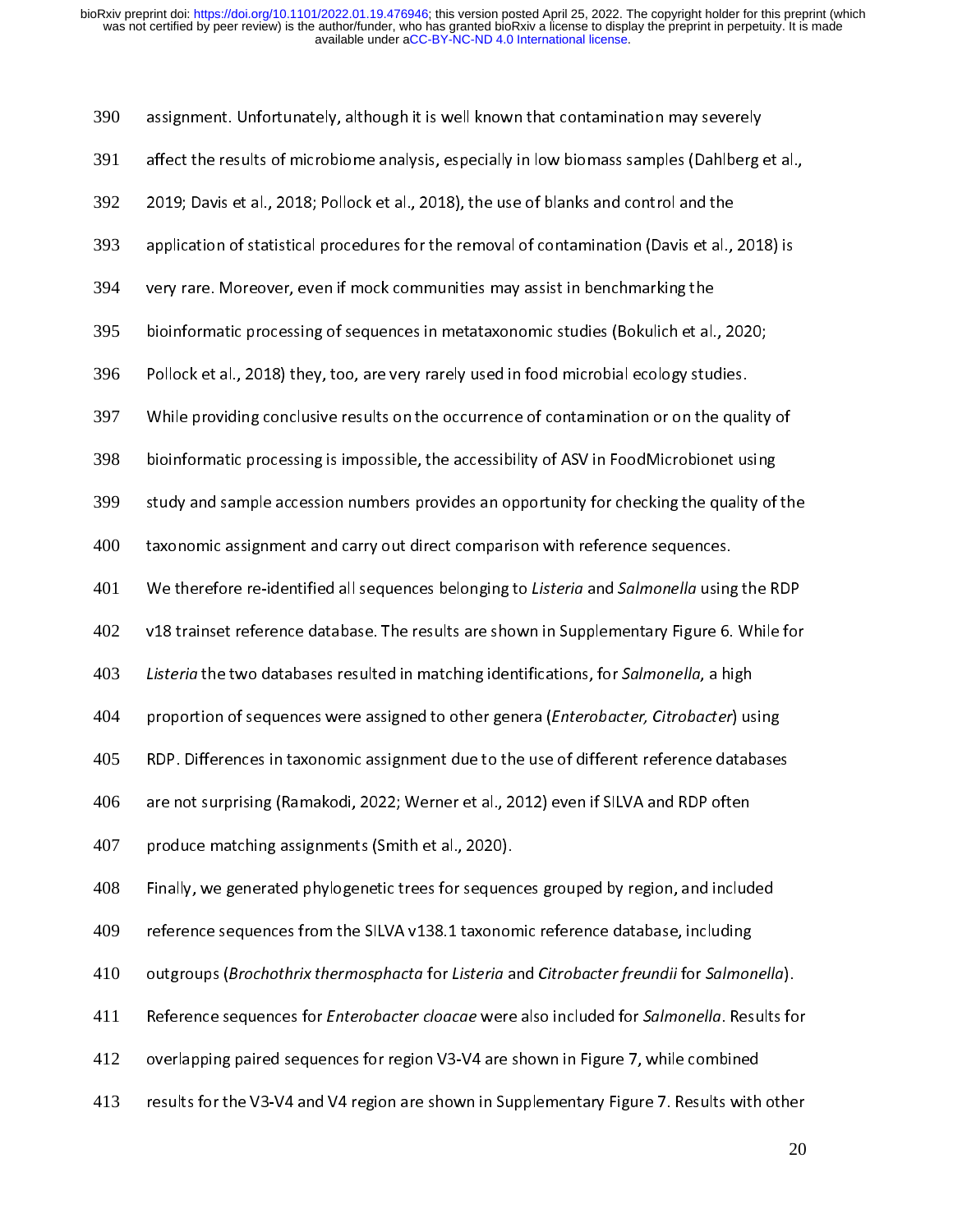- 414
- 415
- 416





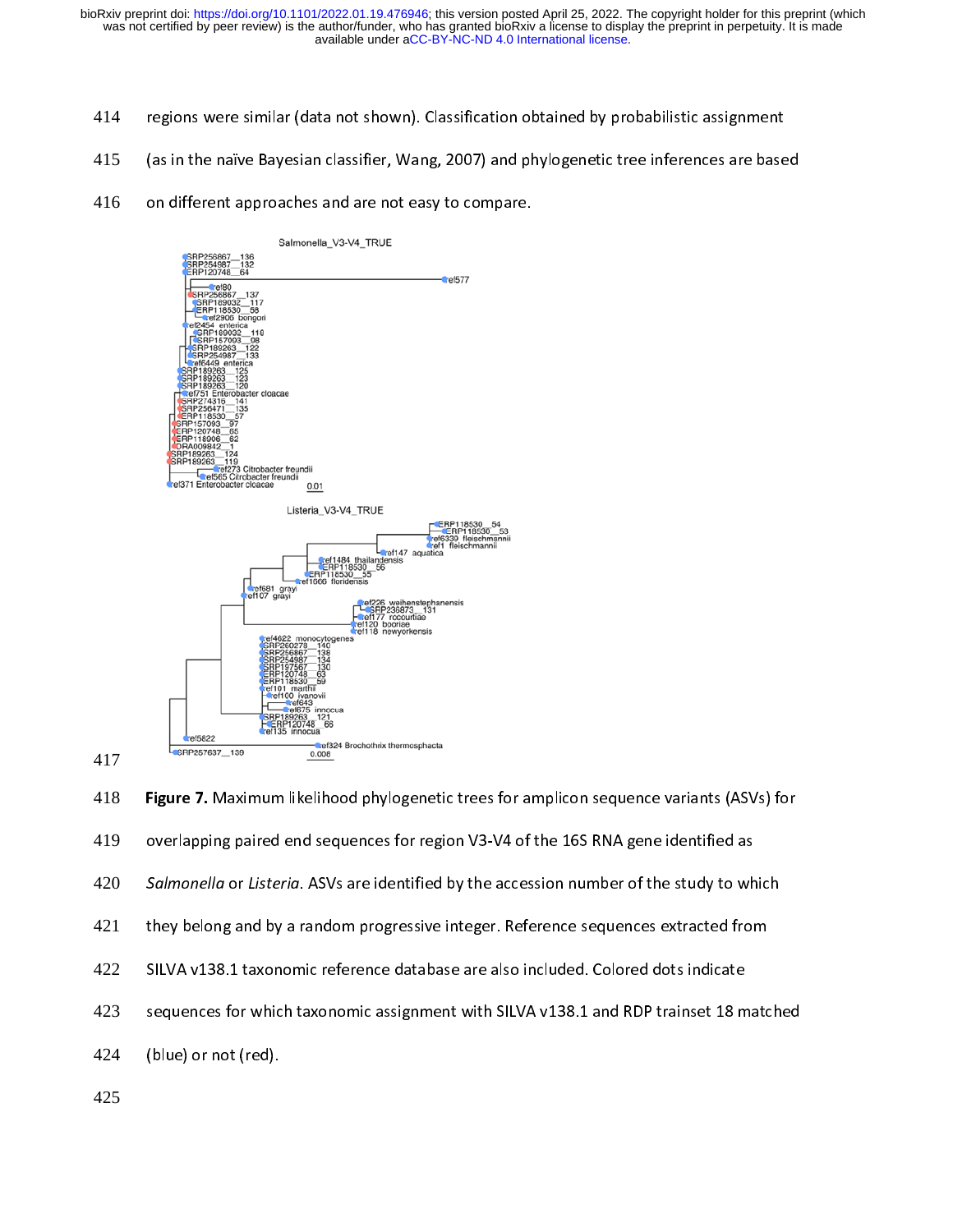| 428 | within each clade, with reference sequences differentiated by a very small number of          |  |  |
|-----|-----------------------------------------------------------------------------------------------|--|--|
| 429 | nucleotide changes, it is not surprising that species assignment by the naïve Bayesian        |  |  |
| 430 | classifier was often not successful. A single ASV (SRP257637 139) did not group with Listeria |  |  |
| 431 | reference sequences. As to Salmonella, the majority of ASVs grouped with Salmonella           |  |  |
| 432 | reference sequences, even when taxonomic assignment at the species level with RDP was         |  |  |
| 433 | different. However, at least for the V3-V4 region, one reference sequence for Enterobacter    |  |  |
| 434 | cloacae clustered with Salmonella. This may explain differences in assignment at the genus    |  |  |
| 435 | level with the two databases.                                                                 |  |  |
| 436 | It is well known that accuracy of taxonomic assignment with the naïve Bayesian classifier     |  |  |
| 437 | may vary for different regions (Wang, 2007) and that sequences in reference databases may     |  |  |
| 438 | have erroneous taxonomic annotations (Pollock et al., 2018). However, we feel that our        |  |  |
| 439 | results confirms that the ability to perform taxonomic assignments varies with different      |  |  |
| 440 | regions of the 16S RNA gene (Johnson et al., 2019), and when using short fragments, even      |  |  |
| 441 | when a taxonomic assignment at the species level is obtained, one should be wary of the       |  |  |
| 442 | results.                                                                                      |  |  |
| 443 | Although one may question the value of taxonomic assignment at the species level,             |  |  |
| 444 | especially for the shortest reads (Callahan et al., 2016a; Edgar, 2018; Johnson et al., 2019; |  |  |
| 445 | Meola et al., 2019; Pollock et al., 2018), due to the detailed information provided for both  |  |  |
| 446 | studies and samples (gene target and region, the number of issues observed during             |  |  |
| 447 | processing of raw sequences) and to the possibility of accessing to the processed sequences   |  |  |
| 448 | (ASV) in phyloseq objects, users of FoodMicrobionet can make informed decision on how         |  |  |
|     |                                                                                               |  |  |
|     | 22                                                                                            |  |  |
|     |                                                                                               |  |  |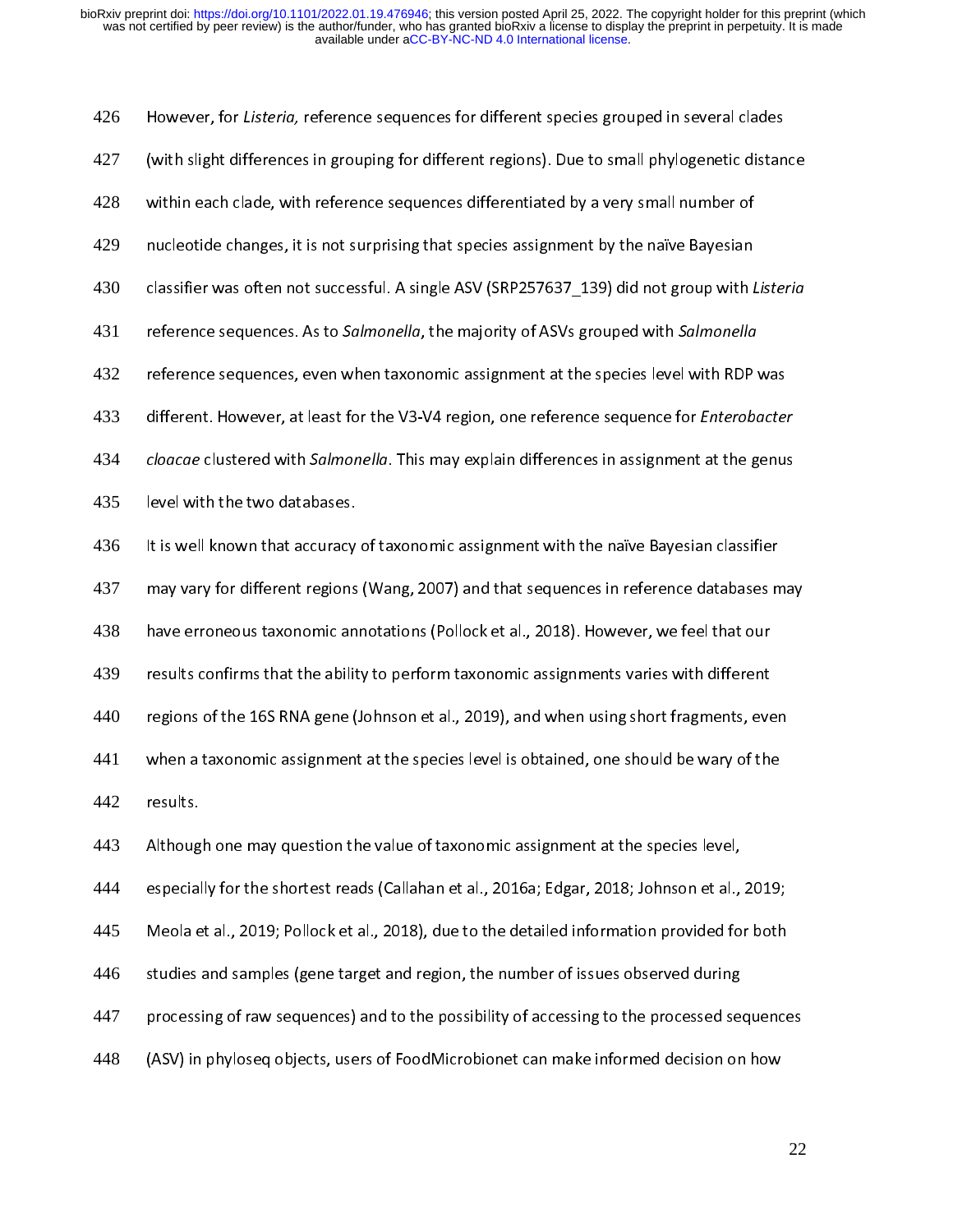449 and when taxonomic units should be combined at a level higher than the species, an<br>operation which is easily performed with the ShinyFMBN app (Parente et al., 2019). 450 operation which is easily performed with the ShinyFMBN app (Parente et al., 2019).<br>4. Conclusions. 451

### 452 4. Conclusions.

453 Even if FoodMicrobionet does not have the sophistication of QIITA, IMNGS and Mgnify, we<br>feel that this iteration, due to its size and diversity, provides a significant resource for both<br>the scientific community and industr 454 for the scientific community and industrial and regulatory stakeholders. Scientists can access<br>and use a variety of stand-alone or online software tools and ShinyFMBN to compare their 455 and use a variety of stand-alone or online software tools and ShinyFMBN to compare their<br>own results with literature results, carry out metastudies to answer a variety of scientific 456 own results with literature results, carry out metastudies to answer a variety of scientific<br>-<br>questions, build reproducible analysis workflows, get quantitative data on the 457 ecology/distribution of bacteria of interest, use the database as an entry point for further 458 ecology/distribution of bacteria of interest, use the database as an entry point<br>searches in other databases. The size of this version, which includes >9x10<sup>5</sup> tax 459 ecology/<br>searches in other databases. The size of this version, which includes >9x10<sup>5</sup> taxon/sample<br>relationships, might even allow the machine learning approaches to predict contaminatio searches in other databases. The size of this version, which includes >9x10<sup>3</sup> taxon/sample<br>461 relationships, might even allow the machine learning approaches to predict contaminatio<br>462 patterns of food. The a 461 relationships, might even allow the machine learning approaches to predict contamination<br>patterns of food. The ability to rapidly retrieve information on prevalence/abundance of 462 taxon in different foods and on the structure of microbial communities in different food<br>types may be useful to both the industry and regulatory agencies. Information on the 463 types may be useful to both the industry and regulatory agencies. Information on the distribution of beneficial genera and, to a lesser extent, species may find use for regulatory at the distribution of beneficial genera a 464 types may be useful to both the inductory and regulatory agencies may find use for regulation of beneficial genera and, to a lesser extent, species may find use for regulation of beneficial microorgan<br>purposes (for example 465 distribution of beneficial microorganisms<br>to evaluate their inclusion in the Qualified Presumption of Safety). The fine-grained data on<br>a lesser provided Presumption of Safety). The fine-grained data on 466 purposes (for example to facilitate studies on the distribution of safety). The fine-grained data on<br>the structure of microbial communities for a large variety of raw materials, foods, food 467 the structure of microbial communities for a large variety of raw materials, foods, food<br>environments may be useful for both process and product development purposes to 468 the structure of microbial communities for a large variety of the microbial computer  $\frac{1}{2}$ <br>environments may be useful for both process and product development purposes to<br>identify spoilage or contamination patterns, or 469 environmental formulation of the useful formulation patterns, or for the design of microbiome-based stochastic development purposes to the design of microbiome-based stochastic development purpose of the design of microbio 470 identify spoilage or contamination patterns, or for the design of microbiome-based starters.<br>.<br>.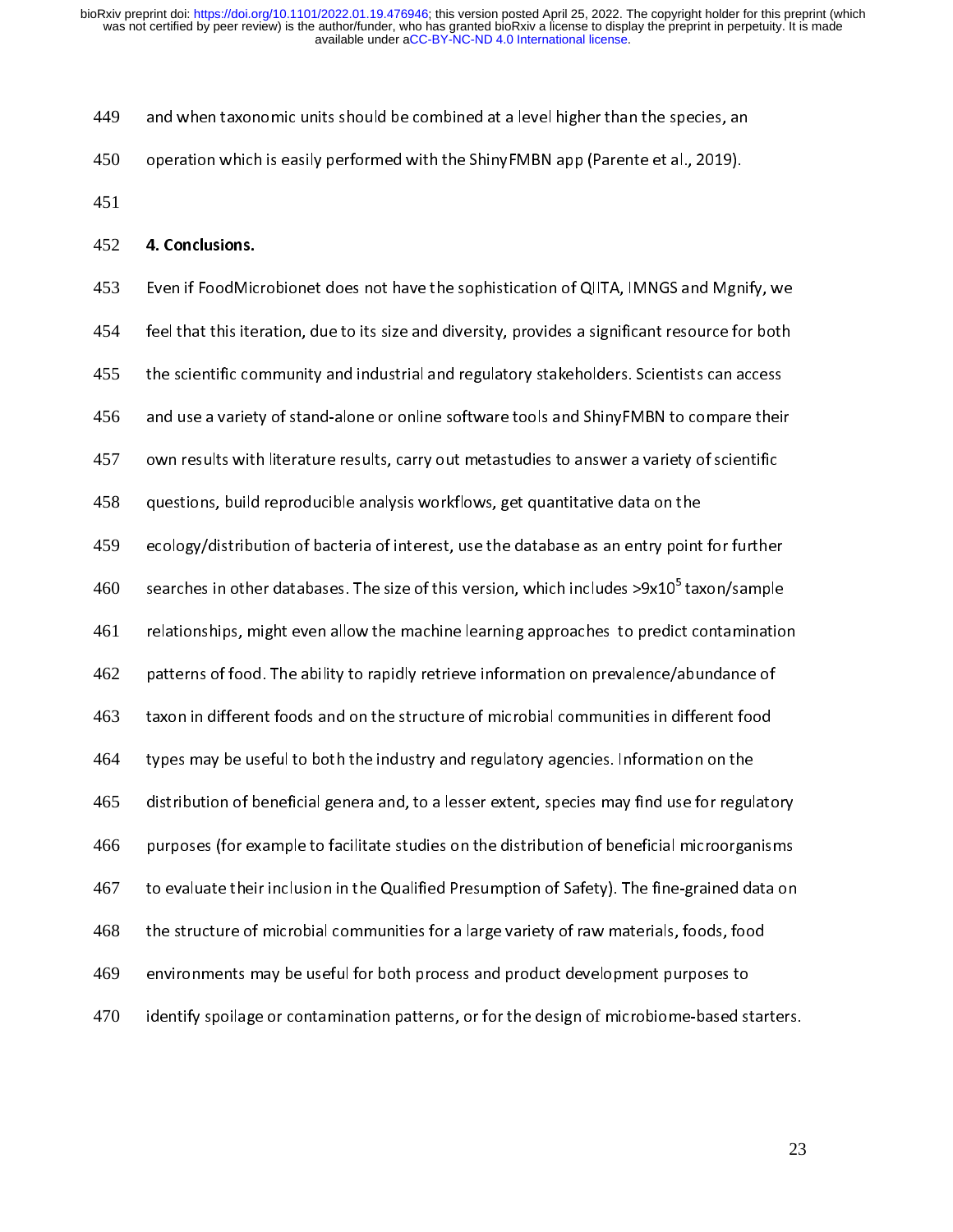| 471 | We are committed to keep adding data to FoodMicrobionet, but the openness and |  |  |  |
|-----|-------------------------------------------------------------------------------|--|--|--|
|-----|-------------------------------------------------------------------------------|--|--|--|

- transparency of its software and documentation allows any interested party to create new 472
- versions of the database or to significantly improve its structure and functionality. 473

474

- versions of the database or to significantly improve its structure and functionally.<br>CrediT author statement 475 CrediT author statement
- 
- **Eugenio Parente:** Conceptualization, Methodology, Software, Writing-Original draft<br>477 preparation. **Annamaria Ricciardi** Data curation, Writing Reviewing and Editing. Teresa<br>478 **Zotta**: Data curation, Writing Review 477
- preparation. Annamaria Ricciardi Data curation, Writing Reviewing and Editing. Teresa<br>Zotta: Data curation, Writing Reviewing and Editing. 278 **Zotta**: Data curation, Writing – Reviewing and Editing.<br>479<br>**Data statement**.
- 479

- 481
- 480 **Data statement**.<br>481 The database and<br>482 (https://github.co 482
- The database and related scripts and apps are available on GitHub<br>(https://github.com/ep142/FoodMicrobionet) and on Mendeley data<br>(https://data.mendeley.com/datasets/8fwwjpm79y/6). Phyloseq obje<br>request. (https://data.mendeley.com/datasets/8fwwjpm79y/6). Phyloseq objects are available upon 483  $($ https://datasets/8fww.phyloseq.com/datasets/8fww.phyloseq objects are available upon<br>request.
- 484
- 485

### Acknowledgements.

- 486 Acknowledgements.<br>487 This research did not<br>488 commercial, or not-fo 487
- $T$  and  $T$  is a commercial, or not-for-profit sectors. 488
- 489

## commercial, or not-for-profit sectors.<br>References 490 References

- 491 Bokulich, N.A., Ziemski, M., Robeson, M.S., Kaehler, B.D., 2020. Measuring the microbiome:
- 492
- Biotechnol. J. 18, 4048-4062. https://doi.org/10.1016/j.csbj.2020.11.049 493 Biotechnol. J. 18, 4048–4062. https://doi.org/10.1016/j.csbj.2020.11.049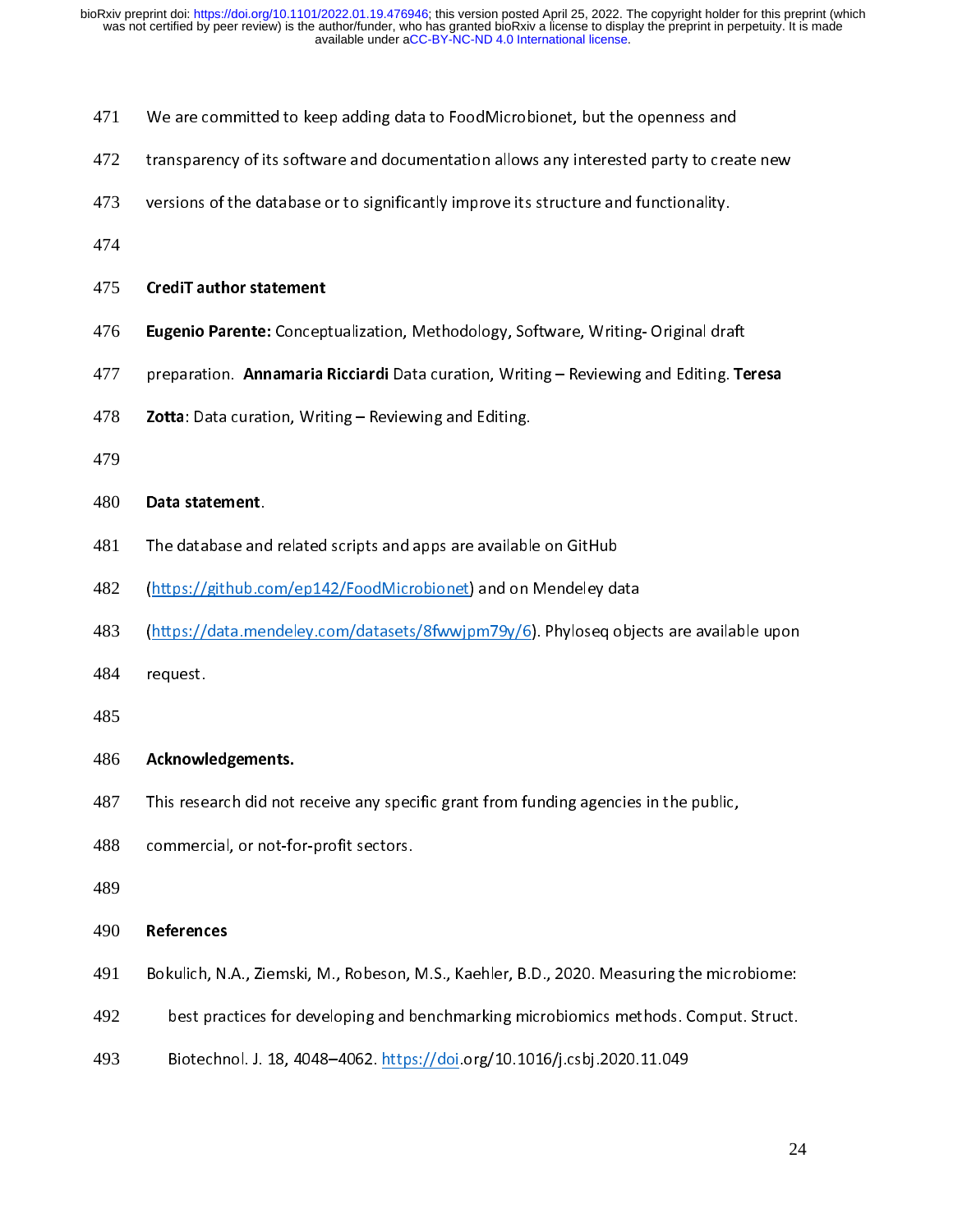- 494 Callahan, B. J., McMurdie, P.J., Rosen, M.J., Han, A.W., Johnson, A.J.A., Holmes, S.P., 2016a.<br>DADA2: High-resolution sample inference from Illumina amplicon data. Nat. Met. 13,<br>581–583. https://doi.org/10.1038/nmeth.3869
- 495
- 496
- 2012: High-resolution sample inference from Illumina amplication data. Nat. 2013<br>581–583. <u>https://doi.org/10.1038/nmeth.3869</u><br>lahan, B.J., McMurdie, P.J., Holmes, S.P., 2017. Exact sequence variants should replace 583. 1983. <u>Haper, Alemany, Sander, Mindonen, 201</u>7. l<br>lahan, B.J., McMurdie, P.J., Holmes, S.P., 2017. l<br>operational taxonomic units in marker-gene dat 497
- operational taxonomic units in marker-gene data analysis. ISME J. 11, 2639–2643.<br>https://doi.org/10.1038/ismej.2017.119 498
- 499
- Callahan, B. J., Sankaran, K., Fukuyama, J.A., McMurdie, P.J., Holmes, S.P., 2016b. https://doi.org/10.1038/indust.<br>|ahan, B. J., Sankaran, K., Fukuyama, J.A.,<br>Bioconductor workflow for microbiome o 500
- Callahan, Bioconductor workflow for microbiome data analysis: from raw reads to comm<br>analyses. F1000 Res. 5, 1492. https://doi.org/10.12688/f1000research.8986.2 501
- 502
- analyses. F1000 Res. 5, 1492. <u>https://doi.org/10.12688/f1000research.8986.2</u><br>Dng, J., Liu, P., Zhou, G., Xia, J., 2020. Using MicrobiomeAnalyst for comprehensive analyses. F2000 Res. 3, 2000. Heighter and Statistical Statistical, functional, and meta-analysis of microbiome data. Nat. Protoc. 1–23 503
- statistical, functional, and meta-analysis of microbiome data. Nat. Protoc. 1–23.<br>https://doi.org/10.1038/s41596-019-0264-1 504
- 505
- https://doi.org/10.1038/s41596-019-0264-1<br>colin, L., Mataragas, M., Bourdichon, F., Doulgeraki, A., Pilet, M.-F., Jagadeesan, E https://doi.org/10.1038/scolin, L., Mataragas, M., Bourdichon, F., Doulg<br>Rantsiou, K., Phister, T., 2018. Next generatio 506
- Rantsiou, K., Phister, T., 2018. Next generation microbiological risk assessment meta-<br>omics: The next need for integration. Int. J. Food Microbiol. 287, 10–17. 507
- 508
- 509
- https://doi.org/10.1016/j.ijfoodmicro.2017.11.008<br>Csardi, G., Nepusz, T., 2006. The igraph software package for complex network research, 510
- InterJournal, Complex Systems 1695. https://igraph.org 511
- Correction of the interlournal, Complex Systems 1695. <u>https://igraph.org</u><br>Dahlberg, J., Sun, L., Waller, K.P., Östensson, K., McGuire, M., Agenäs, S., Dicksved, J., 201 InterFermal, Complete Journal 2006. <u>Internal, American</u><br>Interg, J., Sun, L., Waller, K.P., Östensson, K., McGuire, N<br>Microbiota data from low biomass milk samples is mark 512
- Microbiota data from low biomass milk samples is markedly affected by laboratory and<br>reagent contamination. PLoS One 14, e0218257. 513
- Microbiota data from low biomass milk samples is milk say you below by laboratory and<br>reagent contamination. PLoS One 14, e0218257.<br>https://doi.org/10.1371/journal.pone.0218257 514
- https://doi.org/10.1371/journal.pone.0218257 515 https://doi.org/10.1371/journal.pone.021371/journal.pone.02182571/journal.pone.02182571/journal.pone.02182571<br>1971/journal.pone.02182571/journal.pone.02182571/journal.pone.021871/journal.pone.021871/journal.pone.021871/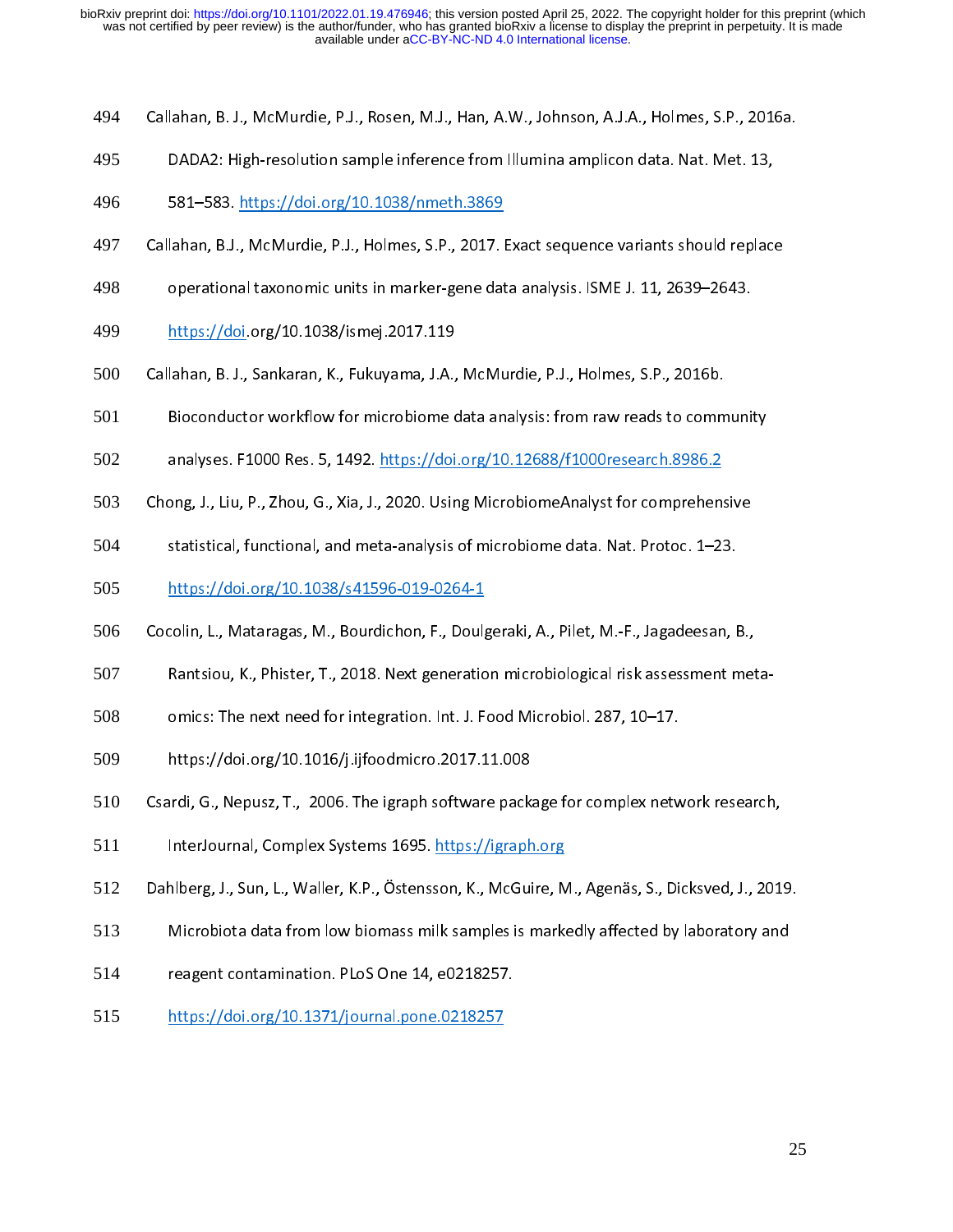- 516
- Davis, N.M., Proctor, D.M., Holmes, S.P., Relman, D.A., Callahan, B.J., 2018. Simple statistical<br>identification and removal of contaminant sequences in marker-gene and metagenomics<br>data. Microbiome 6, 226. https://doi.org/ 517
- 518
- data. Microbiome 6, 226. https://doi.org/10.1186/s40168-018-0605-2<br>Filippis, F., Parente, E., Ercolini, D., 2018. Recent past, present, and future of the food Filippis, F., Parente, E., Ercolini, D., 2018. Recent past, present, and futition<br>microbiome. Annu. Rev. Food Sci. Technol. 9, 589–608. https://doi.org 519
- microbiome. Annu. Rev. Food Sci. Technol. 9, 589–608. <u>https://doi.org/10.1146/annurev-</u><br>food-030117-012312 520
- 521
- Filippis, F., Valentino,<br>Environmental microk 522
- Environmental microbiome mapping as a strategy to improve quality and safe<br>food industry. Curr. Opin. Food Sci. 38, 168–176. 523
- Frigger mapping as a strategy of the strategy of the strategy of industry. Curr. Opin. Food Sci. 38, 168–176.<br>https://doi.org/10.1016/j.cofs.2020.11.012 524
- 525
- food industry. Curr. Curr. Curr. Curr. 2012<br>https://doi.org/10.1016/j.cofs.2020.11.012<br>ariwal, A., Chong, J., Habib, S., King, I.L., Agellon, I https://doi.org/10.1016/j.com<br>| ariwal, A., Chong, J., Habib, S., King, I.L., Age<br>| web-based tool for comprehensive statistica 526
- web-based tool for comprehensive statistical, visual and meta-analysis of microbiome<br>data. Nucl. Ac. Res. 45, W180–W188. https://doi.org/10.1093/nar/gkx295 527
- 528
- yedata. Nucl. Ac. Res. 45, W180–W188. <u>https://doi</u>.org/10.1093/nar/gkx295<br>gar, R.C., 2018. Accuracy of taxonomy prediction for 16S rRNA and fungal ITS sequence data. Nuclear Herecton, Nuclear <u>Herecton, Nuclear S</u>erver Production<br>gar, R.C., 2018. Accuracy of taxonomy prediction for 16S rRNA and fungal IT<br>PeerJ 6, e4652. <u>https://doi</u>.org/10.7717/peerj.4652 529
- 530
- Edgar, R.C., 2015. The food classification and description system FoodEx 2 (revision 2). EFSA<br>E.F.S.A., 2015. The food classification and description system FoodEx 2 (revision 2). EFSA Person, 2015. The food classification and description sy.<br>Supporting Publications 1–90. https://doi.org/10.29 531
- 532
- Supporting Publications 1–90. <u>https://doi.org/10.2903/sp.efsa.2015.en-804</u><br>Falentin, H., Chaix, E., Dérozier, S., Weber, M., Buchin, S., Dridi, B., Deutsch, S.-M., Valend Supporting Publications 1–90. https://doi.org/10.<br>Bertel, F., Casaregola, S., Renault, P., Champomier-Verges, M.-C., Thierry, A.,<br>Bertel, F., Casaregola, S., Renault, P., Champomier-Verges, M.-C., Thierry, A., 533
- 534
- 535
- Bertel, F., Carlinger, F., Delbes, C., Aubin, S., Bessières, P., Loux, V., Bossy, R., Dibie, J., Sicard, D.,<br>Nédellec, C. (2017, October). Florilege: a database gathering microbial phenotypes of Irlinger, F., Denbes, P., Linkin, S., Decembes, P., Denby, P., 2009, I., Dibin, D., 2., I., 2., 2., I., 2., 2.,<br>Nédellec, C. (2017, October). Florilege: a database gathering microbial phenotypes o<br>food interest. In Proceed 536
- food interest. In Proceedings of the 4th International Conference on Microbial Diversity 537
- 2017, Bari, ITA (2017-10-24 2017-10-26). http://migale.jouy.inra.fr/Florilege/#&about 538  $2$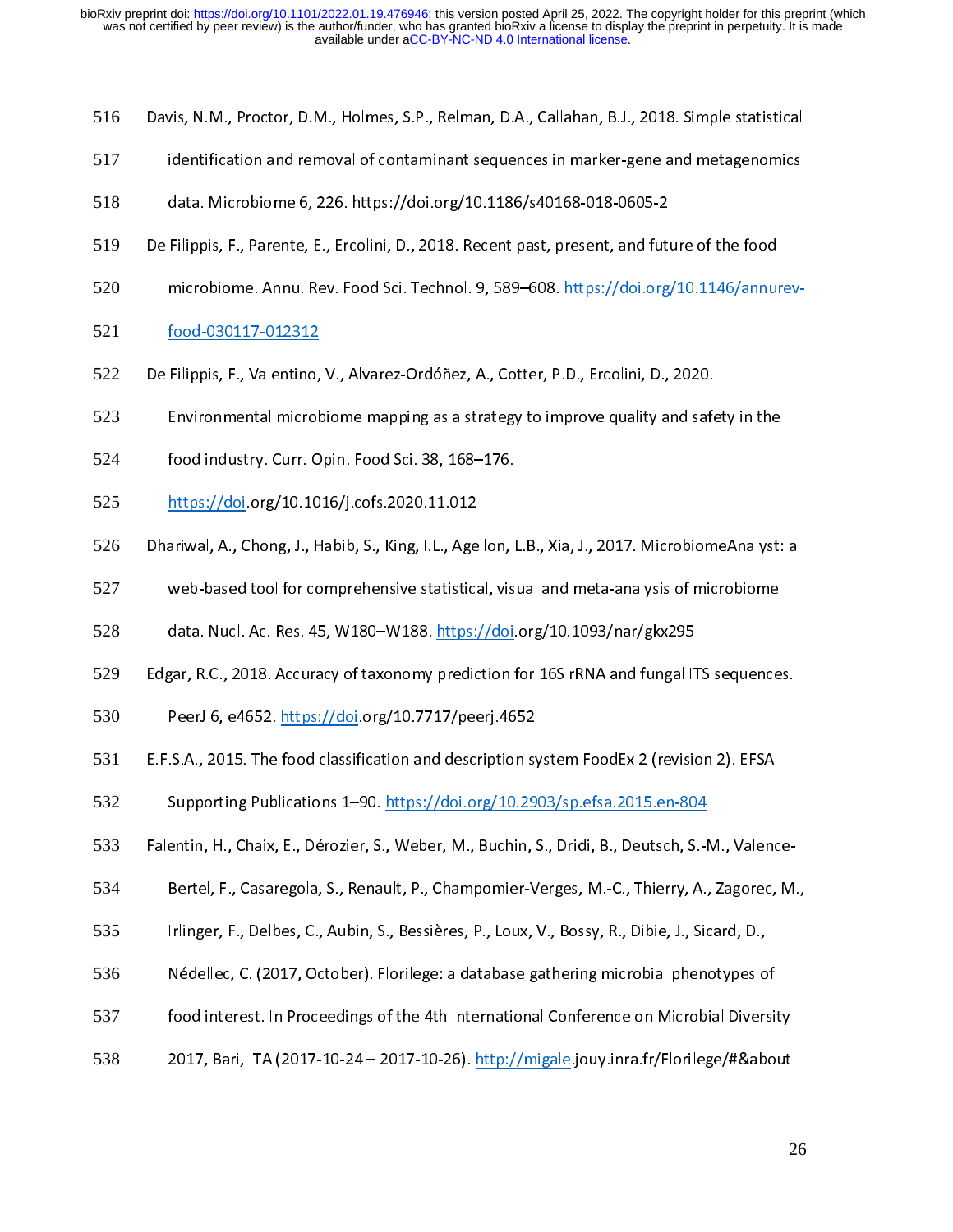| 539 | Faust, K., Raes, J., 2016. CoNet app: inference of biological association networks using           |  |
|-----|----------------------------------------------------------------------------------------------------|--|
| 540 | Cytoscape. F1000 Res. 5, 1519-14. https://doi.org/10.12688/f1000research.9050.2                    |  |
| 541 | Gonzalez, A., Navas-Molina, J.A., Kosciolek, T., McDonald, D., Vázquez-Baeza, Y., Ackermann,       |  |
| 542 | G., DeReus, J., Janssen, S., Swafford, A.D., Orchanian, S.B., Sanders, J.G., Shorenstein, J.,      |  |
| 543 | Holste, H., Petrus, S., Robbins-Pianka, A., Brislawn, C.J., Wang, M., Rideout, J.R., Bolyen,       |  |
| 544 | E., Dillon, M., Caporaso, J.G., Dorrestein, P.C., Knight, R., 2018. QIITA: rapid, web-enabled      |  |
| 545 | microbiome meta-analysis. Nat. Met. 15, 1-6. https://doi.org/10.1038/s41592-018-0141-              |  |
| 546 | 9                                                                                                  |  |
| 547 | Hildebrand, F., 2021. Ultra-resolution metagenomics: when enough is not enough.                    |  |
| 548 | mSystems 6, e00881-21. https://doi.org/10.1128/msystems.00881-21                                   |  |
| 549 | Humblot, C., Guyot, J.P., 2009. Pyrosequencing of tagged 16S rRNA gene amplicons for rapid         |  |
| 550 | deciphering of the microbiomes of fermented foods such as pearl millet slurries. Appl.             |  |
| 551 | Environ. Microbiol. 75, 4354-4361. https://doi.org/10.1128/aem.00451-09                            |  |
| 552 | Jagadeesan, B., Gerner-Smidt, P., Allard, M.W., Leuillet, S., Winkler, A., Xiao, Y., Chaffron, S., |  |
| 553 | Vossen, J.V.D., Tang, S., Katase, M., McClure, P., Kimura, B., Chai, L.C., Chapman, J.,            |  |
| 554 | Grant, K., 2019. The use of next generation sequencing for improving food safety:                  |  |
| 555 | Translation into practice. Food Microbiol. 79, 96-115.                                             |  |
| 556 | https://doi.org/10.1016/j.fm.2018.11.005                                                           |  |
| 557 | Johnson, J.S., Spakowicz, D.J., Hong, B.-Y., Petersen, L.M., Demkowicz, P., Chen, L., Leopold,     |  |
| 558 | S.R., Hanson, B.M., Agresta, H.O., Gerstein, M., Sodergren, E., Weinstock, G.M., 2019.             |  |
| 559 | Evaluation of 16S rRNA gene sequencing for species and strain-level microbiome analysis.           |  |
| 560 | Nat. Commun. 10, 5029. https://doi.org/10.1038/s41467-019-13036-1                                  |  |
| 561 | Kovac, J., 2019. Precision food safety: a paradigm shift in detection and control of foodborne     |  |
| 562 | pathogens. mSystems 4, e00164-19. https://doi.org/10.1128/msystems.00164-19                        |  |
|     | 27                                                                                                 |  |
|     |                                                                                                    |  |
|     |                                                                                                    |  |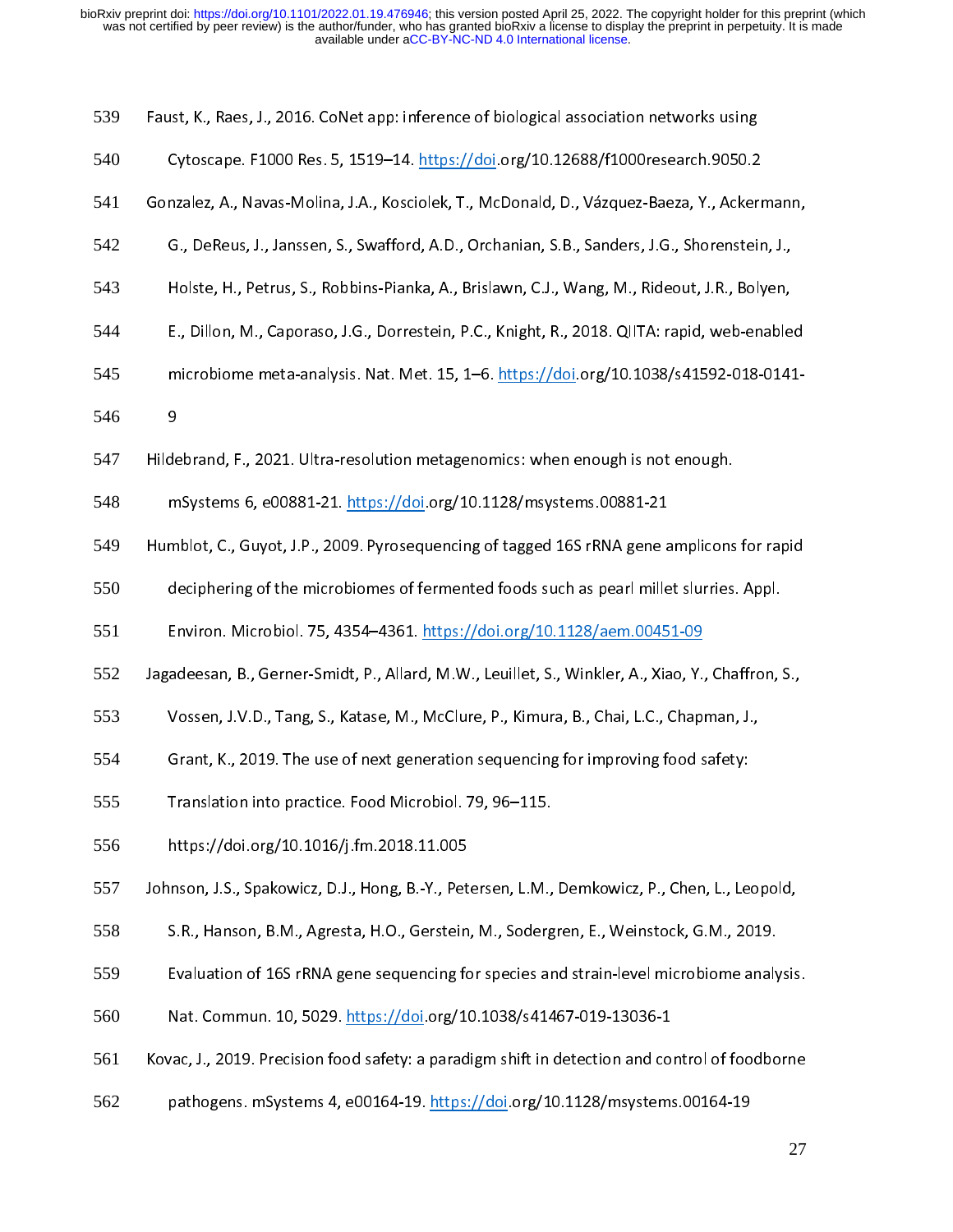- 563 Kurtz, Z.D., Müller, C.L., Miraldi, E.R., Littman, D.R., Blaser, M.J., Bonneau, R.A., 2015. Sparse<br>and compositionally robust inference of microbial ecological networks. PloS Comput.<br>Biol. 11, e1004226. https://doi.org/10.
- 564
- 565
- and compositionally robust inference of microbial ecological networks. Plonput<br>Biol. 11, e1004226. <u>https://doi</u>.org/10.1371/journal.pcbi.1004226<br>;kouvardos, I., Joseph, D., Kapfhammer, M., Giritli, S., Horn, M., Haller, D Biol. 11, e1004226. https://doi.org/10.1371/journal.pcbi.1004226 566
- IMNGS: A comprehensive open resource of processed 16S rRNA microbial profiles for<br>ecology and diversity studies. Sci. Rep. 6, 33721. https://doi.org/10.1038/srep33721 567
- 568
- Lamprecht, A.-L., Garcia, L., Kuzak, M., Martinez, C., Arcila, R., Pico, E.M.D., Angel, V.D.D., 569
- Sandt, S. van de, Ison, J., Martinez, P.A., McQuilton, P., Valencia, A., Harrow, J., 570
- Sandt, S. van de, Ison, J., Martinez, P.A., McQuilton, P., Valencia, A., Harrow, J.,<br>Psomopoulos, F., Gelpi, J.L., Hong, N.C., Goble, C., Capella-Gutierrez, S., 2020. Towards Sandt, Sandt, Sandt, Sandt, Sandt, Sandt, Sandt, Sandt, Sandt, Sandt, Sandt, S. van de, Isomopoulos, F., Gelpi, J.L., Hong, N.C., Goble, C., Capella-Gutierrez, S., 2020. T.<br>FAIR principles for research software. Lect. Note 571
- FAIR principles for research software. Lect. Notes Comput. Sc. 3, 37–59.<br>https://doi.org/10.3233/ds-190026 572
- 573
- Fair principles for research soft<br>https://doi.org/10.3233/ds-190026<br>Murdie, P.J., Holmes, S., 2013. Phyloseq: an R package for reproducible i Murdie, P.J., Holmes, S., 2013. Phylo<br>analysis and graphics of microbiome 574
- analysis and graphics of microbiome census data. PloS One 8, e61217.<br>https://doi.org/10.1371/journal.pone.0061217 575
- 576
- analysis and graphics of microbiome central and the state of prosess.<br>https://doi.org/10.1371/journal.pone.0061217<br>Murdie, P.J., Holmes, S., 2015. Shiny-phyloseq: Web application for int Murdie, P.J., Holmes, S., 2015. Shiny-phyloseq:<br>microbiome analysis with provenance tracking. 577
- microbiome analysis with provenance tracking. Bioinformatics 31, 282–283.<br>https://doi.org/10.1093/bioinformatics/btu616 578
- 579
- microbiome analysis with provenance tracking. Biometrication by BiD Linux<br>https://doi.org/10.1093/bioinformatics/btu616<br>ola, M., Rifa, E., Shani, N., Delbès, C., Berthoud, H., Chassard, C., 2019. DAIRY https://doi.org/10.1093/biola, M., Rifa, E., Shani, N., Delbès, C., Berthoud,<br>manually curated reference database for improv 580
- manually curated reference database for improved taxonomy annotation of 16S rRNA<br>gene sequences from dairy products. BMC Genom. 20, 560.<br>https://doi.org/10.1186/s12864-019-5914-8 581
- manually cures from dairy products. BMC Genom. 20, 560.<br>https://doi.org/10.1186/s12864-019-5914-8 582
- 583
- gene sequences from anny products. Barriers from 20, 561.<br>https://doi.org/10.1186/s12864-019-5914-8<br>tchell, A.L., Almeida, A., Beracochea, M., Boland, M., Burgin, 584
- https://doi.org/<br>| tchell, A.L., Almeida, A., Beracochea, M., Bola<br>| M.R., Kale, V., Potter, S.C., Richardson, L.J., Sa 585
- M.R., Kale, V., Potter, S.C., Richardson, L.J., Sakharova, E., Scheremetjew, M.,<br>Korobeynikov, A., Shlemov, A., Kunyavskaya, O., Lapidus, A., Finn, R.D., 2019. MGnify M.R., A.L., V., Potter, S.C., Richardson, L.J., Samuel P.J., Scheremetjer, M.,<br>Korobeynikov, A., Shlemov, A., Kunyavskaya, O., Lapidus, A., Finn, R.D., 2019.<br>. 586 Korobeynikov, A., Shlemov, A., Kunyavskaya, O., Lapidus, A., Finn, R.D., 2019. MGnify: the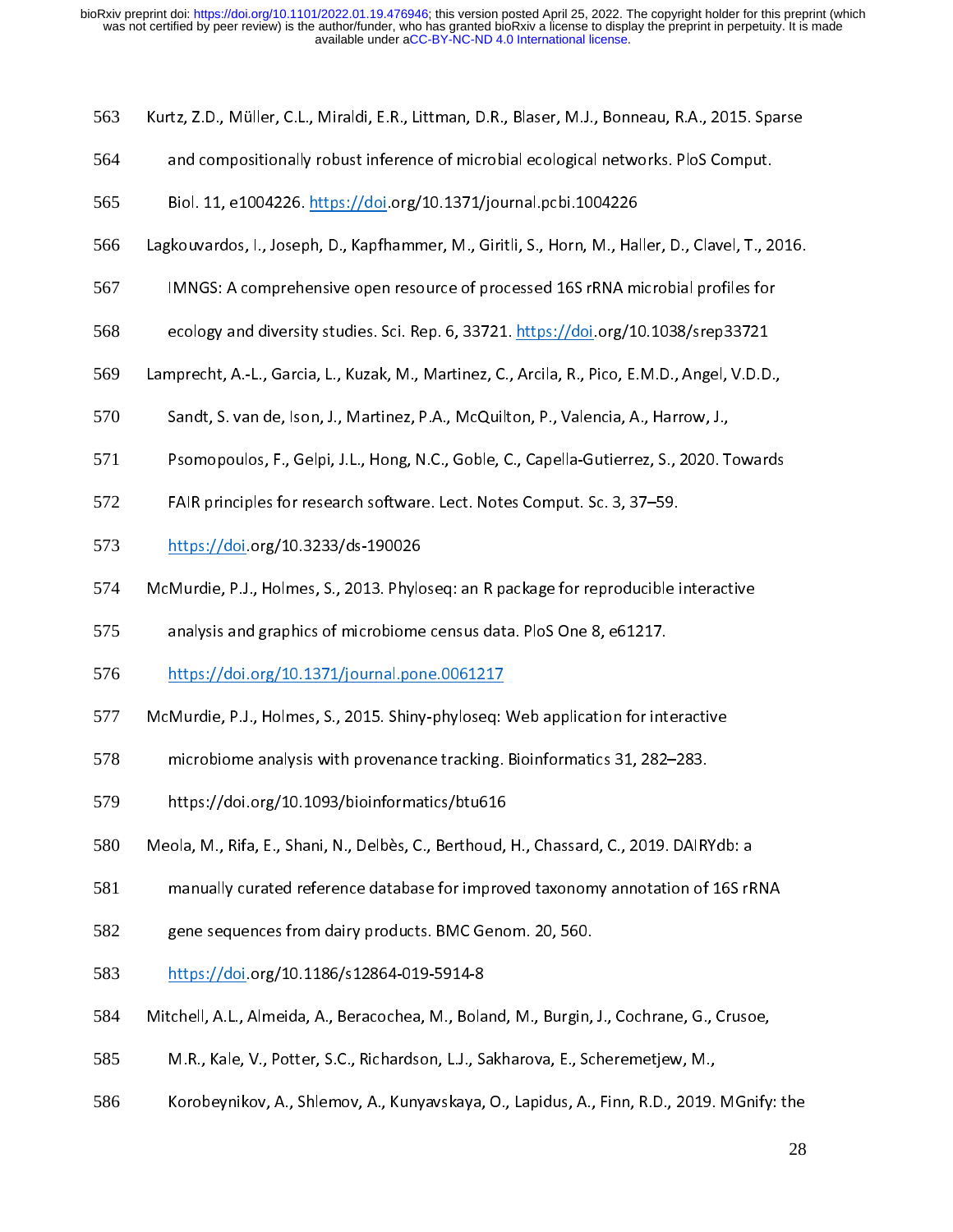- 587
- 588
- https://doi.org/10.1093/nar/gkz1035<br>:ente, E., Cocolin, L., De Filippis, F., Zotta, T., Ferrocino, I., O'sullivan, C 589
- https://doi.org/10.1093/narry.com/gkz2003<br>https://doi.org/10.1093/narry.com/2010<br>Angelis, M.D., Cotter, P.D., Ercolini, D. Parente, E., Cocolin, E., E., Cocolini, D., 2016. FoodMicrobionet: A database for the visualisation and exploration of food bacterial communities based on network analy 590
- 591
- Angelis, M.D., Cotter, P.D., 2016. A., 2016. For an interaction of statistic for the<br>Visualisation and exploration of food bacterial communities based on network anal<br>Int. J. Food Microbiol. 219, 28–37. https://doi.org/10. 592
- ر<br>Int. J. Food Microbiol. 219, 28–37. <u>https://doi</u>.org/10.1016/j.ijfoodmicro.2015.12.001<br>rente, E., De Filippis, F., Ercolini, D., Ricciardi, A., Zotta, T., 2019. Advancing integration o Internal Commission Commission<br>Internation. J. J. Food Microbiol. 2019. Advancing integration.<br>International data on food microbiome studies: FoodMicrobionet 3.1, a major upgrade of the 593
- data on food microbiome studies: FoodMicrobionet 3.1, a major upgrade of the 594
- FoodMicrobionet database. Int. J. Food Microbiol. 305, 108249.<br>https://doi.org/10.1016/j.ijfoodmicro.2019.108249 595
- 596
- https://doi.org/10.1016/j.ijfoodmicro.2019.108249.<br>Pente, E., Ricciardi, A., Zotta, T., 2020. The microbiota of dairy mil https://doi.org/10.1016/j.idairyj.2020.<br>107, 104714. <u>https://doi</u>.org/10.1016/j.idairyj.2020. 597
- 598
- Parente, E., Zotta, T., Ricciardi, A., 2021. Microbial association networks in cheese: a meta-<br>Parente, E., Zotta, T., Ricciardi, A., 2021. Microbial association networks in cheese: a meta-107, 104714. https://doi.org/10.1016/j.idairyj.2020.104714 599
- 600
- analysis. BiorXiv 2021.07.21.453196. https://doi.org/10.1101/2021.07.21.453196<br>Peschel, S., Müller, C.L., Mutius, E. von, Boulesteix, A.-L., Depner, M., 2021. NetCoMi:<br>network construction and comparison for microbiome dat 601
- network construction and comparison for microbiome data in R. Brief. Bioinform. 602
- 603
- Pollock, J., Glendinning, L., Wisedchanwet, T., Watson, M., 2018. The madness of 604
- https://doi.org/10.10<br>| lock, J., Glendinning, L., Wisedchanwer<br>| microbiome: attempting to find conser microbiome: attempting to find consensus "best practice" for 16S microbiome<br>Appl. Environ. Microbiol. 84, 3225. https://doi.org/10.1128/aem.02627-17 605
- 606
- Appl. Environ. Microbiol. 84, 3225. <u>https://doi.org/10.1128/aem.02627-17</u><br>R Core Team (2021). R: A language and environment for statistical computing. R Foundation Ore Team (2021). R: A language and environment for statistical computing.<br>For Statistical Computing, Vienna, Austria. URL https://www.R-project.org/ 607
- For Statistical Computing, Vienna, Austria. URL https://www.R-project.org/ 608 for Statistical Computing, Vienna, Austria. URL <u>https://www.R-project.org/</u>.<br>.<br>.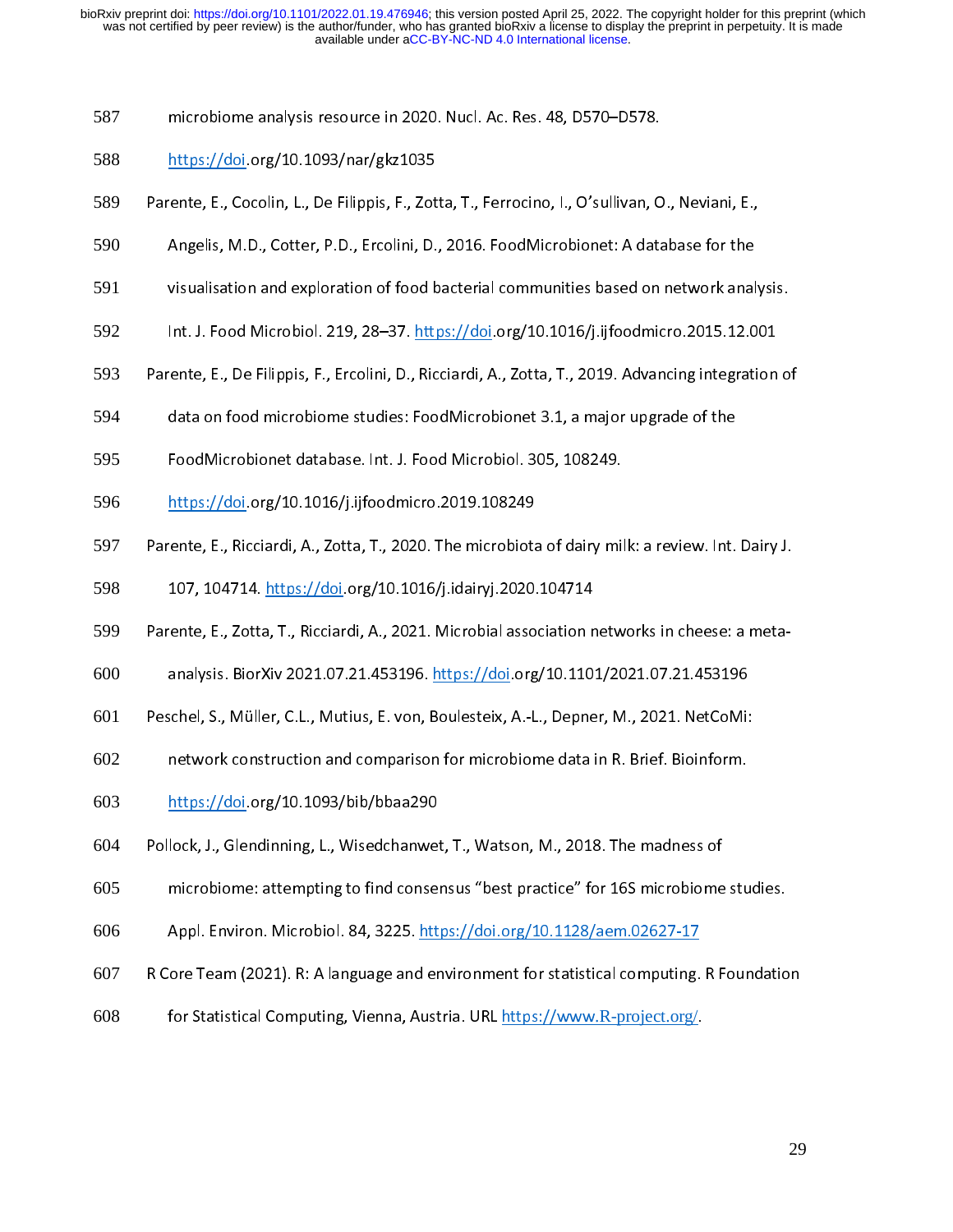- 609 Ramakodi, M.P., 2022. Influence of 16S rRNA reference databases in amplicon-based<br>environmental microbiome research. Biotechnol Lett 44, 523–533.<br>https://doi.org/10.1007/s10529-022-03233-2
- 610
- 611
- environmental microbiome research. Biotechnol Lett.<br>https://doi.org/10.1007/s10529-022-03233-2<br>n, S.W., Kim, K.-H., Nam, Y.-D., Chang, H.-W., Park, E.-J., Bae, J.-W., : https://doi.org/2012-07/2002-022-022-022-0<br>h, S.W., Kim, K.-H., Nam, Y.-D., Chang, H.-W., P<br>archaeal and bacterial diversity in fermented s 612
- archaeal and bacterial diversity in fermented seafood using barcoded pyrosequencing.<br>ISME J. 4, 1–16. https://doi.org/10.1038/ismej.2009.83 613
- 614
- Shannon, P., Markiel, A., Ozier, O., Baliga, N.S., Wang, J.T., Ramage, D., Amin, N., ISME J. 1989. ISME J. 1989.<br>Innon, P., Markiel, A., Ozier, O., Baliga, N.S., Wang, J.T.,<br>Schwikowski, B., Ideker, T., 2003. Cytoscape: a software 615
- Shannon, P., Markiel, A., S., Markiel, A., S., A., S., A., S., A., S., A., S., A., S., A., S., Schwikowski, B., Ideker, T., 2003. Cytoscape: a software environment for integrandels of biomolecular interaction networks. Gen 616
- models of biomolecular interaction networks. Genome Res. 13, 2498–2504.<br>https://doi.org/10.1101/gr.1239303 617
- 618
- models of biomolecular interaction networks. Exploraction networks. The Res. 13, 2498–2614.<br>https://doi.org/10.1101/gr.1239303<br>ith, P.E., Waters, S.M., Expósito, R.G., Smidt, H., Carberry, C.A., McCabe, M.S https://doi.org/10.1101/in.<br>ith, P.E., Waters, S.M., Expósito, R.G.<br>Synthetic sequencing standards: a gu 619
- Synthetic sequencing standards: a guide to database choice for rumen microbiota<br>amplicon sequencing analysis. Front. Microbiol. 11, 606825.<br>https://doi.org/10.3389/fmicb.2020.606825 620
- Synthetic sequencing analysis. Front. Microbiol. 11, 606825.<br>https://doi.org/10.3389/fmicb.2020.606825 621
- 622
- amplican sequencing analysis. From the second 27 second<br>https://doi.org/10.3389/fmicb.2020.606825<br>ing, L. G., Lam, T.T.Y., Xu, S ., Dai, Z ., Zhou, L ., Feng, T ., Guo https://www.g/200227/https://www.202002020<br>ing, L. G., Lam, T.T.Y., Yu, S ., Dai, Z ., Zhou, L<br>R., Bradley, T ., Zhu, H ., Guan, Y., Jiang, Y., Yu 623
- 624
- R., Bradley, T., Zhu, H., Guan, Y., Jiang, Y., Yu, G. 2020. treeio: an R package for<br>phylogenetic tree input and output with richly annotated and associated data. Mol. Biol R., Bradley, T., 2009, M., J. Bradl, H, J. Bradley, H., T., P. 2020. I. 2020. I. P. P. P. 2008, 2009.<br>Phylogenetic tree input and output with richly annotated and associated data. N<br>Evol. 37(2):599-603. doi: 10.1093/molbev 625
- 626
- phylogenetic tree input and output and output and output and output and and and as<br>Evol. 37(2):599-603. doi: 10.1093/molbev/msz240<br>Inter, J.J., Koren, O., Hugenholtz, P., DeSantis, T.Z., Walters, W.A., Caporaso, J.G., Evol. 37(2):399-599-603. 2021-2-2, MDRL2, MERL2, MI<br>Irner, J.J., Koren, O., Hugenholtz, P., DeSantis, T.Z., V.<br>Angenent, L.T., Knight, R., Ley, R.E., 2012. Impact of 627
- Angenent, L.T., Knight, R., Ley, R.E., 2012. Impact of training sets on classification of high-<br>throughput bacterial 16s rRNA gene surveys. Isme J. 6, 94–103.<br>https://doi.org/10.1038/ismej.2011.82 628
- 629
- 630
- Wilkinson, M.D., Dumontier, M., Aalbersberg, Ij.J., Appleton, G., Axton, M., Baak, A., 631
- kinson, M.D., Dumontier, M., Aalbersbe<br>Blomberg, N., Boiten, J.-W., Santos, L.B. Blomberg, N., Boiten, J.-W., Santos, L.B. da S., Bourne, P.E., Bouwman, J., Brookes 632 Blomberg, N., Boiten, J.-W., Santos, L.B. da S., Bourne, P.E., Bouwman, J., Brookes, A.J.,